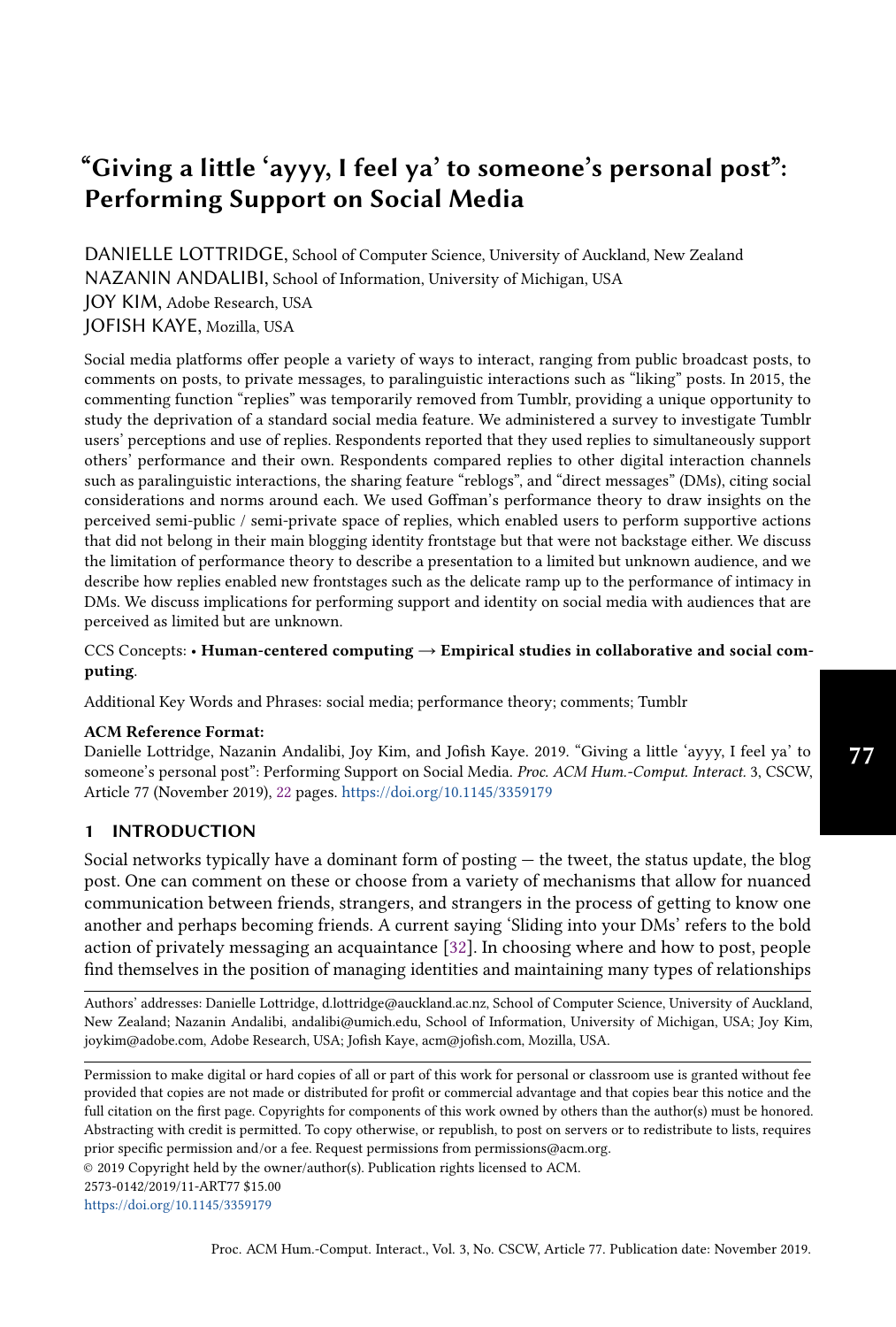(cf. [\[27\]](#page-18-1)), surfacing difficulties such as lack of awareness of who sees one's online content [\[59\]](#page-19-0) and tensions around managing self-image between social circles that are otherwise kept separate, known as context collapse [\[12,](#page-17-0) [61\]](#page-19-1). This is especially true for identities that may be vulnerable or stigmatized [\[3\]](#page-17-1).

Comments on posts are a core feature of most social media platforms and even predate social media as a core feature on the earliest online forums. Given how commonplace comments are, their function may be unremarkable and taken for granted in online communities. When do users choose to interact through comments versus other channels, given the wealth of other social media interaction options? What value do post comments provide? These are the questions we address in this paper.

Our research took advantage of a unique situation when Tumblr, an online community for sharing text, photos, GIFs, quotes, links, audio and video, removed the commenting feature "replies" for a period of six months: October 2015 to March 2016 [\[78–](#page-20-0)[80\]](#page-20-1).

The deprivation of this feature enabled us to ask users what they were missing with this core feature removed: a "natural experiment". Tumblr was an ideal platform for this research question because it offers other standard mechanisms for communication, interaction and identity performance: (1) creating novel blog posts visible to followers, (2) commenting on each others' posts through replies, (3) 'liking' a post, (4) 'reblogging' posts created by others, akin to 'sharing' another's post, and (5) contacting another privately through 'asks', 'fanmail' or direct messages (DMs). Tumblr houses vibrant online communities, such as fandoms [\[24,](#page-17-2) [40,](#page-18-2) [41\]](#page-18-3) and queer communities [\[19\]](#page-17-3), where the media content is particularly important and thus interaction around and in the context of media content is critical.

Our project investigates the value of commenting interactions in the context of media spaces where users are not familiar with each other, such as in interest-based communities like Facebook Groups, or pseudonymous communities like Twitter, Reddit and Tumblr. We focus on better understanding the "ordinary" interactions between users who do not necessarily know each other to better understand what people value when interacting with others, including strangers, online, how they are doing it, and what these interactions mean for the presentation of their online identity. We use Goffman's performance-based metaphor [\[33\]](#page-18-4) to deconstruct the role of identity in online social interaction, distinguishing between performances of identity to an audience (frontstage) from unselfconscious expressions of self (backstage). Contemporary scholars have used Goffman's construction to characterize use of online networks [\[50,](#page-19-2) [57,](#page-19-3) [67\]](#page-19-4). On social media, performances can be 'live' and viewed real-time, but are often viewed later. Performances on social media include exhibitions of curated artifacts (e.g., images and other social media content) which are longerterm and meant for a more passive audience [\[43\]](#page-18-5). Exhibitions and performances are not mutually exclusive; individuals may engage in both on the same social media platform [\[90\]](#page-20-2).

A natural deprivation study is research where a person or organism is prevented from having or using something to see effects of deprivation (e.g., [\[42\]](#page-18-6)). The removal of replies was not perceived neutrally by many Tumblr users, and was described as a public outcry [\[66\]](#page-19-5). Users were upset and were calling for replies to be reinstated. For example, one user created a blog called "Bring back replies," with posts in early 2016 eliciting 80,000 and 40,000 total "notes", i.e., reblogs and likes [\[15\]](#page-17-4). During this time period, we wanted to better understand what users valued about replies and what aspects of replies became salient when they weren't available for use.

We explored Tumblr users' communication and identity presentation practices using replies by conducting a survey with Tumblr participants, where we asked for detailed stories around replies and what made them valuable from participants perspectives. We iteratively coded 650 responses for themes until we reached saturation. Our results section describes the five themes that emerged and stabilized. We interpret the themes using Goffman's performance theory. We

Proc. ACM Hum.-Comput. Interact., Vol. 3, No. CSCW, Article 77. Publication date: November 2019.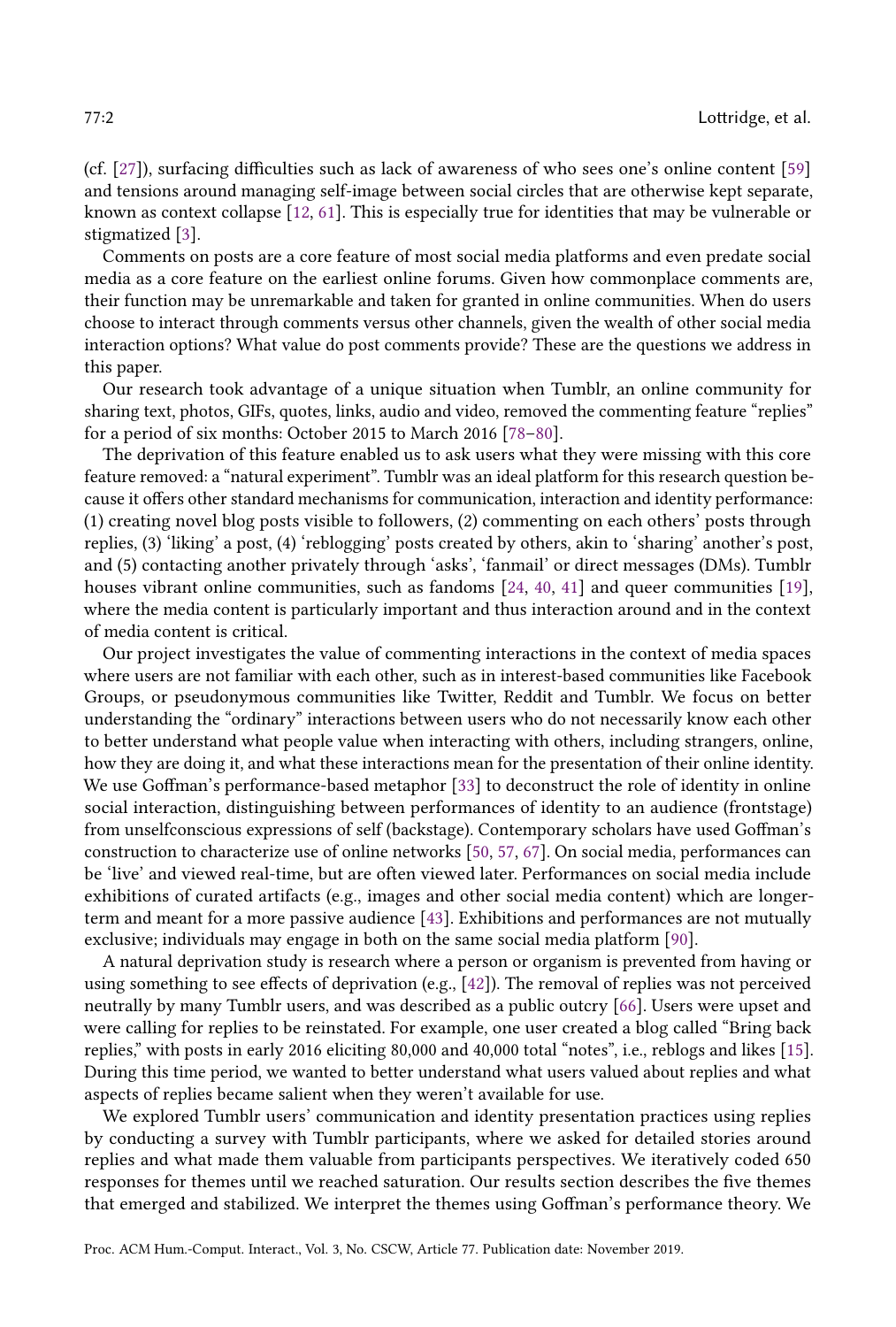found that users considered replies a public but not too public space for a performance of support, one that doesn't belong on their main frontstage. Compared to other channels, the semi-private nature of replies provided a way to respond to others' performances without compromising their own main frontstage performances. We highlight the tension between frontstage performance and supportive behaviors, and that individuals are simultaneously performers and audience members on social networks, where each public action can converges or conflicts with their main public frontstage. We discuss implications for these results for social media platforms. We make three contributions in this work:

- This research contributes empirical findings on the only deprivation study of social media comments. The deprivation period enabled users to reflect on their use of this core functionality. We coded these reflections into five themes and applied performance theory to deepen understanding of identity presentation practices of today's users of pseudonymous social media platforms.
- This research contributes to social media literature by exploring the formation of new relationships in pseudonymous and interest-based communities. We found that the semiprivate interactions possible through replies were a salient stepping stone to lead up to the private frontstage performance of direct messaging a new friend.
- This research provides insight into the theoretical gaps of performance theory when the audience is perceived as limited, but is also uncertain or unknown. Under conditions of audience uncertainty and limitation, performers may espouse behaviors that tradeoff between actions that enhance one's own frontstage performance and actions that enhance others' performances, which would ideally be backstage as to not impact one's own frontstage.

# 2 RELATED WORK

In 2018, 68% of Americans use social media. Use varies by age bracket: 88% of 18-29 of social media [\[76\]](#page-20-3).

Comments on social media have been deemed powerful and destructive when used for nefarious purposes. Kang et al. analysed 81 thousand Reddit posts, 3 million associated comments and found that influential comments affected the topic similarity and revealed sentiment of follow-up descendant comments than the original post [\[48\]](#page-18-7). Similarly, Cheng et al. found that participants exposed to trolling comments in an online forum were more likely to post trolling comments themselves [\[18\]](#page-17-5).

A primary purpose of social media "is to consume and distribute personal content about the self" (p.19 [\[28\]](#page-18-8)). Public expressions of self can aid in goals such as identity management, affinity seeking, and image confirmation [\[20\]](#page-17-6). These notions of expression of self and concerns with impression management apply Leary and Kowalski's [\[54\]](#page-19-6) impression management framework to today's social networking sites (e.g., Facebook, Instagram, Tumblr, etc.). Leary and Kowalski conceptualized impression management including two discrete processes:

I. Impression motivation: Refers to the desire by individuals to control how others see them. This is further conceptualized as a function of three factors: the goal-relevance of the impressions, the value of desired outcomes, and the discrepancy between current and desired images. In the context of social networking systems (SNSs), research has mostly focused on the motivational aspects [\[11\]](#page-17-7).

II. Impression construction: Refers to strategies used by individuals for creating a desired impression. This aspect is further conceptualized as a function of five factors: the self-concept, desired and undesired identity images, role constraints, recipient's values, and current social image. People "package" themselves differently to meet the desired expectations of their audience [\[55\]](#page-19-7). This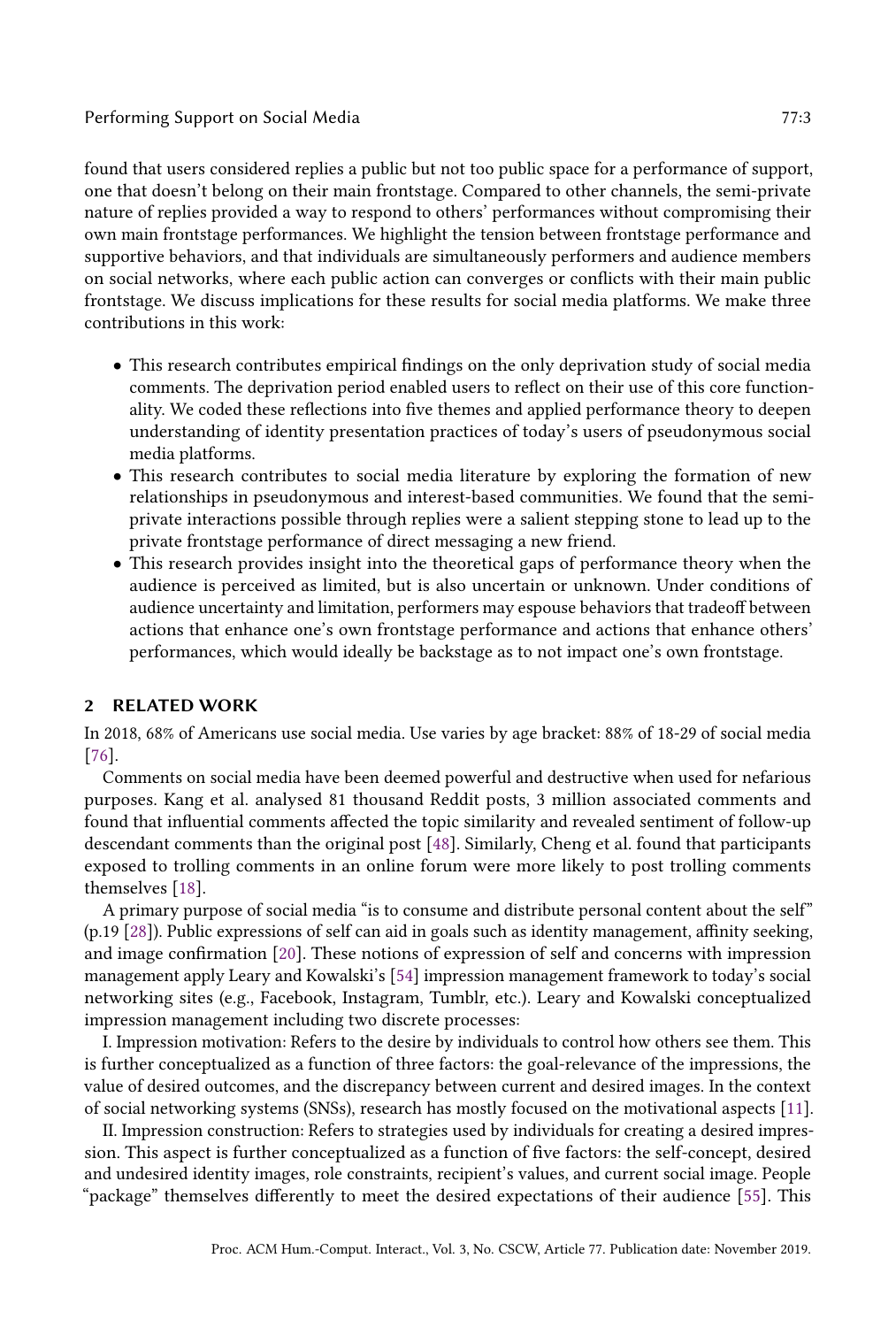becomes very hard to do in one-to-many communication on SNSs. Context collapse makes selfpresentation even more complicated because people have to adapt their behaviors to different groups of audiences. This line of research is mostly concerned with investigating the actual tactics people employ to construct their impressions as they manage their different audience groups on SNSs. Hogan [\[43\]](#page-18-5), for example suggested the principle of disclosing based on the lowest common denominator, one of the tactics of which is to only post things that one's whole network will deem appropriate.

Earlier work suggested that due to the lack of nonverbal cues, people could not gain impressions in computer-mediated contexts [\[75\]](#page-20-4). Other later work suggested that online impressions do happen, but function within different temporal frames [\[85\]](#page-20-5). CMC (computer-mediated communication) users engage in various strategies to optimize their self-presentation and promote desired interactions.

One way people engage in self-presentation and impression management is by using signals [\[22\]](#page-17-8). People want others to form positive impressions of them and thus engage in impression management like a performance [\[33\]](#page-18-4), a concept we return to below. Sharing more positive posts and fewer negative posts has been linked to positive impressions [\[55\]](#page-19-7). These impressions are formed based on what the individual shares [\[60\]](#page-19-8) or more indirect cues such as the responses one receives from their friends [\[87\]](#page-20-6). For instance, Voida and Mynatt use Goffman's performance framework when explaining participants' concerns around what others think of them when sharing their musical taste within a work group [\[84\]](#page-20-7). Concerns about what the audience thinks lead to "positivity bias" on networks such as Facebook, those that enforce "real name" policies, where people share what they deem to be non-controversial and positive [\[68\]](#page-19-9). In fact, most posts on Facebook are not very intimate, and tend to be positive and entertaining [\[8\]](#page-17-9). Users take more time to edit their messages, invest greater cognitive resources in doing so, and manage their language styles [\[26,](#page-18-9) [86\]](#page-20-8). In the context of online dating, users selectively choose photos for the view of their potential dates and emphasize their positive characteristics [\[26\]](#page-18-9). When online, users provide cues that illustrate that they are connected to certain people or are associated with specific symbols [\[46,](#page-18-10) [87\]](#page-20-6). Users can sometimes engage in deeper self-disclosures online than face to face settings [\[26\]](#page-18-9).

The type and amount of the shared information in online social networks affects interpersonal relationships [\[53\]](#page-19-10). A study suggested that while people generally succeed at presenting a positive self-image, they are only partially aware of how they come across and tend to underestimate the strength of the impressions they make [\[8\]](#page-17-9). An early study of self-presentation in personal websites suggests four self-presentation strategies: constructing a digital self, projecting a digital likeness, digital association, and reorganizing linear narrative structures [\[46\]](#page-18-10). Kendall argues that it is important to examine not only online performances, but also people's interpretations of these performances [\[49\]](#page-19-11). Van House argues that, "in the process of doing what we do (including in front of a camera), as well as explicitly creating images (of ourselves, or of other subjects) and telling stories (including those around images, for ourselves and for others) we enact ourselves, individually and collectively" (p.1084 [\[44\]](#page-18-11)).

More recently Yardi et al. [\[73\]](#page-19-12) investigated impression management as a retrospective practice. Haimson looked at how transgender people engage in impression management over time and found that there are self-presentation, disclosure, and impression management challenges for people with complicated pasts [\[36\]](#page-18-12). In times of life transitions, people manage their identities across social media platforms such as Tumblr and Facebook through what Haimson calls the social transition machinery [\[35\]](#page-18-13).

The social media features offered will constrain or encourage different kinds of use. Interactive affordances of Facebook (e.g., "liking" and commenting) impact impression management practices [\[10,](#page-17-10) [52,](#page-19-13) [90\]](#page-20-2). Tumblr is perceived as having affordances for high presentation flexibility, low identity persistence, and low audience transparency [\[21\]](#page-17-11). Paralinguistic actions such as likes, votes, "+1s"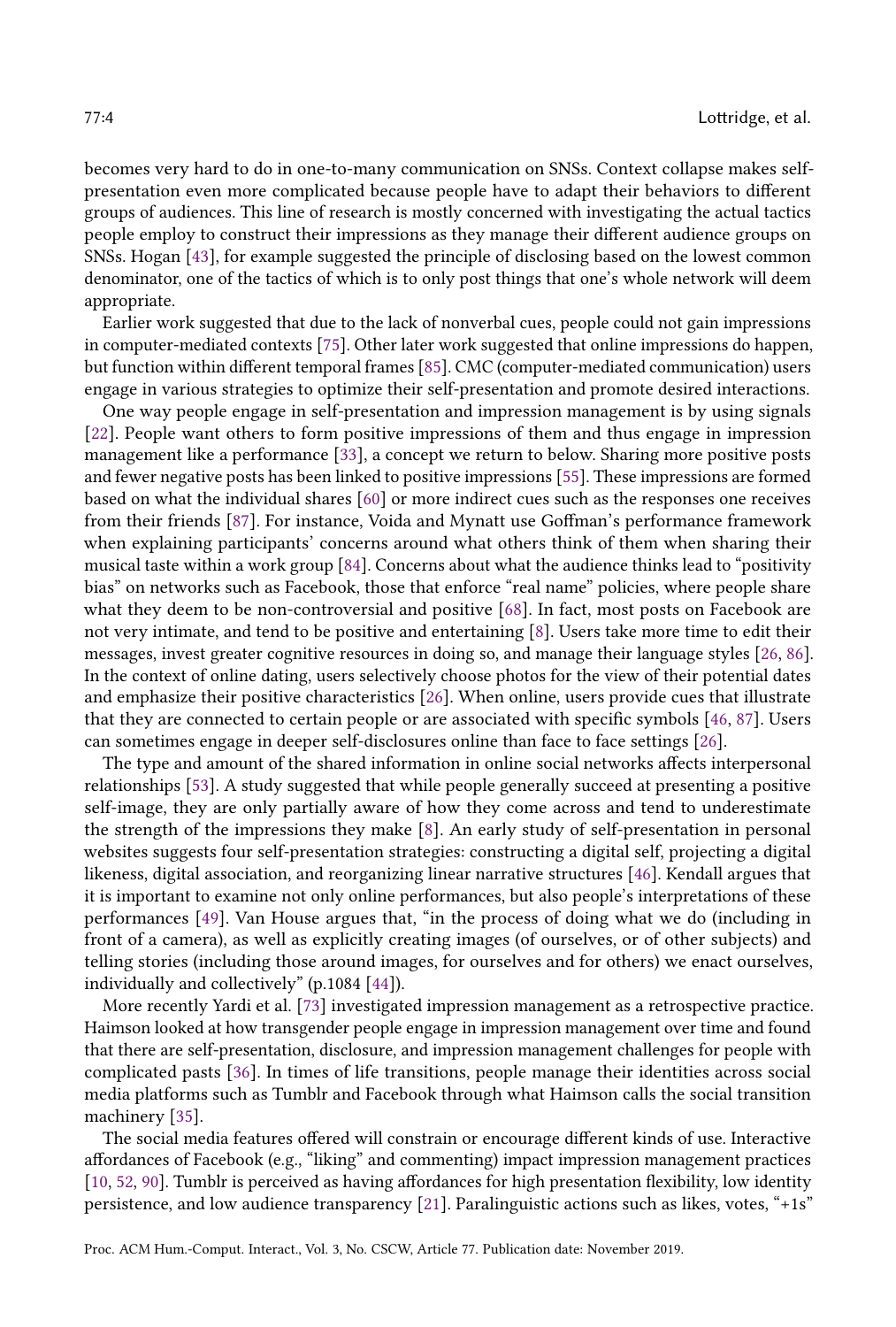perform supportive phatic functions, which is interaction for the sake of interaction and to establish active communication, as well as conveying a myriad of other meanings depending on the context and actors [\[38\]](#page-18-14). Hayes, Carr and Wohn compared support provided through paralinguistic actions (likes, votes, "+1s") across social media platforms and found that kinds of support and sought and received across platforms, which is related to the different audiences across platforms [\[37\]](#page-18-15). The amount of social support perceived differs across individuals: those higher in self-esteem and sensitive to judgments from others perceive more social support from paralinguistic actions [\[89\]](#page-20-9).

The motivations and decision-making process for deciding what and how to share on social media systems are nuanced and complex, and are influenced by individuals' personal feelings about privacy as well as the nature of the content being shared [\[7,](#page-17-12) [47\]](#page-18-16). This leads to strategies such as making and maintaining multiple social identities [\[36\]](#page-18-12) or using throwaway accounts perceived to be more anonymous [\[56\]](#page-19-14), particularly in sensitive and stigmatized contexts [\[6\]](#page-17-13). In this paper, in addition to focusing on the relationship between an individual user and their audience, we also focus on how an individual is simultaneously a performer and an audience member on social networks, and how their behavior as a viewer of others' exhibitions converges or conflicts with their own performance motivations and goals.

Goffman's performance theory likens impression management to performance, where the continuous presence of an audience drives the performer and audience to adjust their behavior in real-time [\[33\]](#page-18-4). This performance occurs with respect to a bounded setting (that is, a frontstage), while the performer uses a backstage to engage in other behavior that allows them to maintain frontstage appearances [\[33\]](#page-18-4). Scholars have widely used this framework to understand impression management and privacy management on social media (e.g., [\[25,](#page-17-14) [51\]](#page-19-15)).

Performance theory has been extended by others as well as Goffman himself. He delineated focused interaction, which describes an audience that is paying attention, and unfocused interaction, which occurs in situations like walking past a stranger [\[34\]](#page-18-17). Performance theory has been extended to apply to technology. Meyrowitz analyzed performance theory in relation to media richness theory to identify how media, and in particular television changed access to various stages that normally would not be seen [\[62\]](#page-19-16). Meyrowitz introduces the concept of middle region, which describes new behaviours that arise out of merging social situations with their own norms and expectations. Middle region behaviour leads to "side stage" views where the audience may "see the performer move from backstage to onstage to backstage" (p.47 [\[62\]](#page-19-16)). Ling contrasts the landline phone, which is tethered to a place and context, with the mobile phone that can mix contexts and thus presents a "dual-front" [\[58\]](#page-19-17).

Hogan argues that online interactions often take place around artifacts, and that presentations of self can be considered "exhibitions" of artifacts created by users [\[43\]](#page-18-5). In this framework, the relationship between the artifact's creator and the audience changes; the creator no longer has real-time knowledge of their audience's reactions to their exhibition, and may not even be fully aware of who their audience is [\[59\]](#page-19-0). Artifacts are cultural products [\[88\]](#page-20-10) such as text posts, images, or videos on Facebook and Twitter. Artifacts can be the user's own content and can also include content created by others, such as reshares, retweets, and reblogs.

Persson applied performance theory to online interactions and noted that online "over sharing" may be due to the differences in online feedback and social cues, which effectively changed the "borders between the front- and backstage" (p.15 [\[67\]](#page-19-4)). These borders may shift further depending on where and how one is interacting on social media. In Goffman's framework, posts, tweets, shares, reblogs, and retweets are frontstage actions, as has been established by previous work [\[2,](#page-16-0) [50,](#page-19-2) [57,](#page-19-3) [67\]](#page-19-4). Posts, reblogs and reblogs with captions constitute the primary frontstages by which Tumblr users express themselves through their blogs. The 'reply' is a short piece of text added to a post, much like a comment. The label 'reply' frames the act as replying to the original poster, though the act is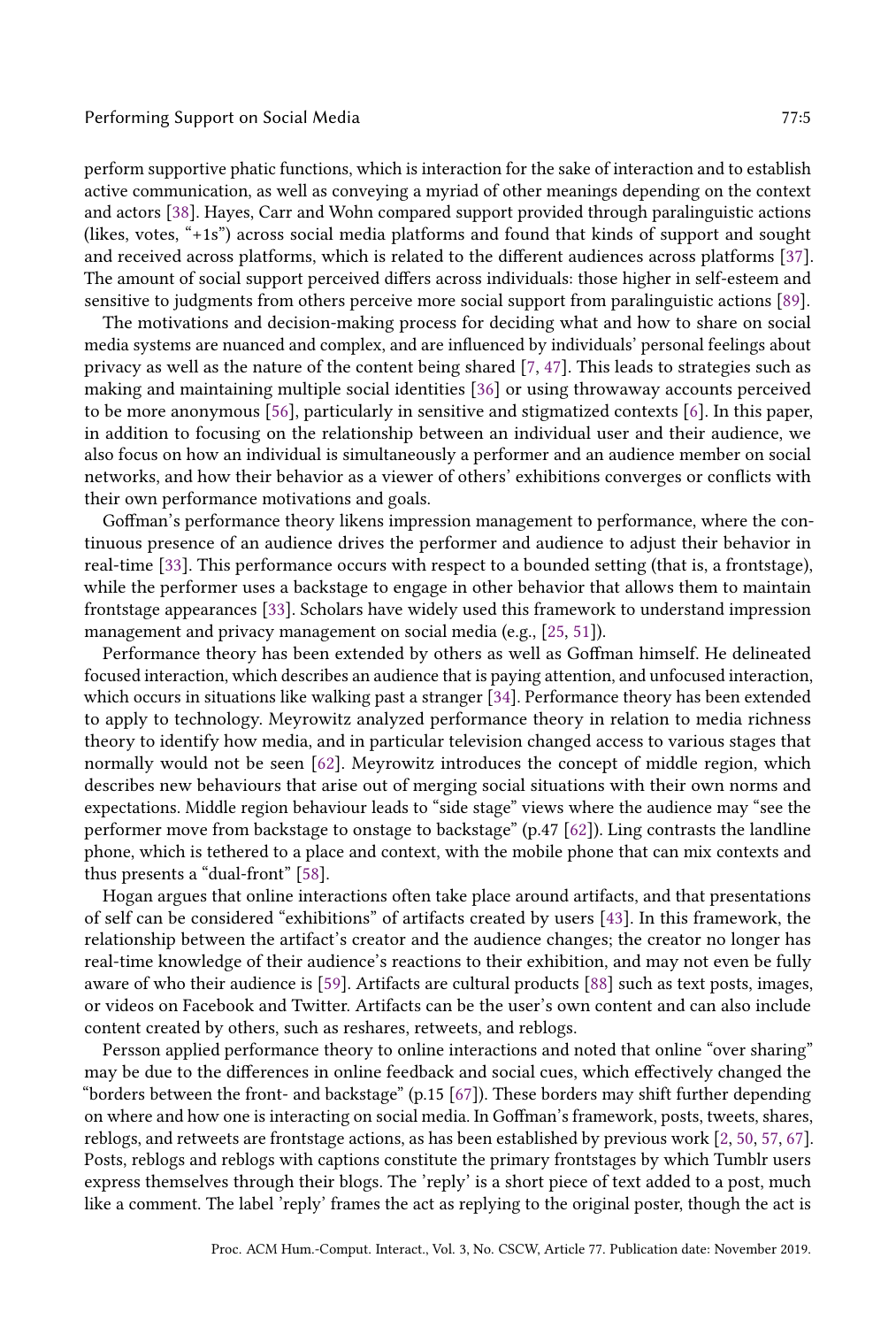not private. The reply is available to anyone who has access to the post. Thus, replies had multiple audiences. A primary audience was the author of the original post, who receives a notification when a new reply is created. The Tumblr interface does not expose replies along with the post in feeds (as other feeds do, such as on Facebook) thus perhaps Tumblr replies afford a sense of privacy. Tapping or clicking on the notes on a post is the only way to see the post's replies, making it somewhat cumbersome for anyone to view them other than the post's author. A semi-protected social media comment thread setting such as the reply has not been investigated for the kind of stage and performance it affords. We address this gap by investigating identity performance in replies on Tumblr.

# 3 RESEARCH QUESTIONS

Our research goal was inspired by the the removal of replies and the backlash [\[66\]](#page-19-5) from the Tumblr community. Given the context of the deprivation of the replies feature, what did users perceive were constructive interactions uniquely facilitated by replies? How can performance theory unpack the interactions enabled through replies?

# 4 RESEARCH CONTEXT

In this section, we describe the context in which we conducted this research. We also describe how people share content on Tumblr and the typical ways Tumblr users interact with each other and their posts.

# 4.1 Interacting around Content on Tumblr

Tumblr is a social sharing platform that facilitates posting multimedia content to blogs, or tumblrs. Users follow tumblrs rather than individuals. Like other social media platforms, users see content from tumblrs they follow on their feed, or dashboard. The Tumblr community is large and active. In 2019 they counted over 462 million blogs [\[1\]](#page-16-1).

Users can 'like', 'reblog', or 'reply' to (comment on) posts that they see on their dashboard or that they see when visiting another user's tumblr. Likes on Tumblr can be understood as simple indications of enjoyment or support, similar to a Facebook like [\[17\]](#page-17-15). Reblogging allows users to include a post created by someone else on their own tumblr (and thus, show the post to their followers). Optionally, the user can add their own content to a reblogged post. Reblogged posts include an attribution to the source tumblr, called the "original poster". A post can be reblogged multiple times, with different users adding content with each reblog, resulting in a reblog chain. Likes, replies, and reblogs are added together and labeled as 'notes'. Users can view all the notes for a post to see who has liked, reblogged, and replied to a post.

The replies function was not always available on every post. Users could set their tumblr to not have replies or to only allow replies from people they follow. If the poster enabled replies, a user still may not see the replies function because a user has to follow another for at least 15 days before it is enabled [\[82\]](#page-20-11).

Tumblr includes two methods for private messaging. Users can message each other directly by sending an 'ask' through a contact form included on each tumblr. The user can respond to the ask privately, or post the ask along with their response to their tumblr. The other form of direct message (DM) is a newer instant messaging system, introduced in November 2015 [\[79\]](#page-20-12), that houses threaded conversations between two people and a complete history of messages.

# 4.2 Context and Timeline of Research

We collected survey responses in January 2016, during the time period that replies were absent. We presented preliminary findings to Tumblr in February 2016. Replies were re-implemented on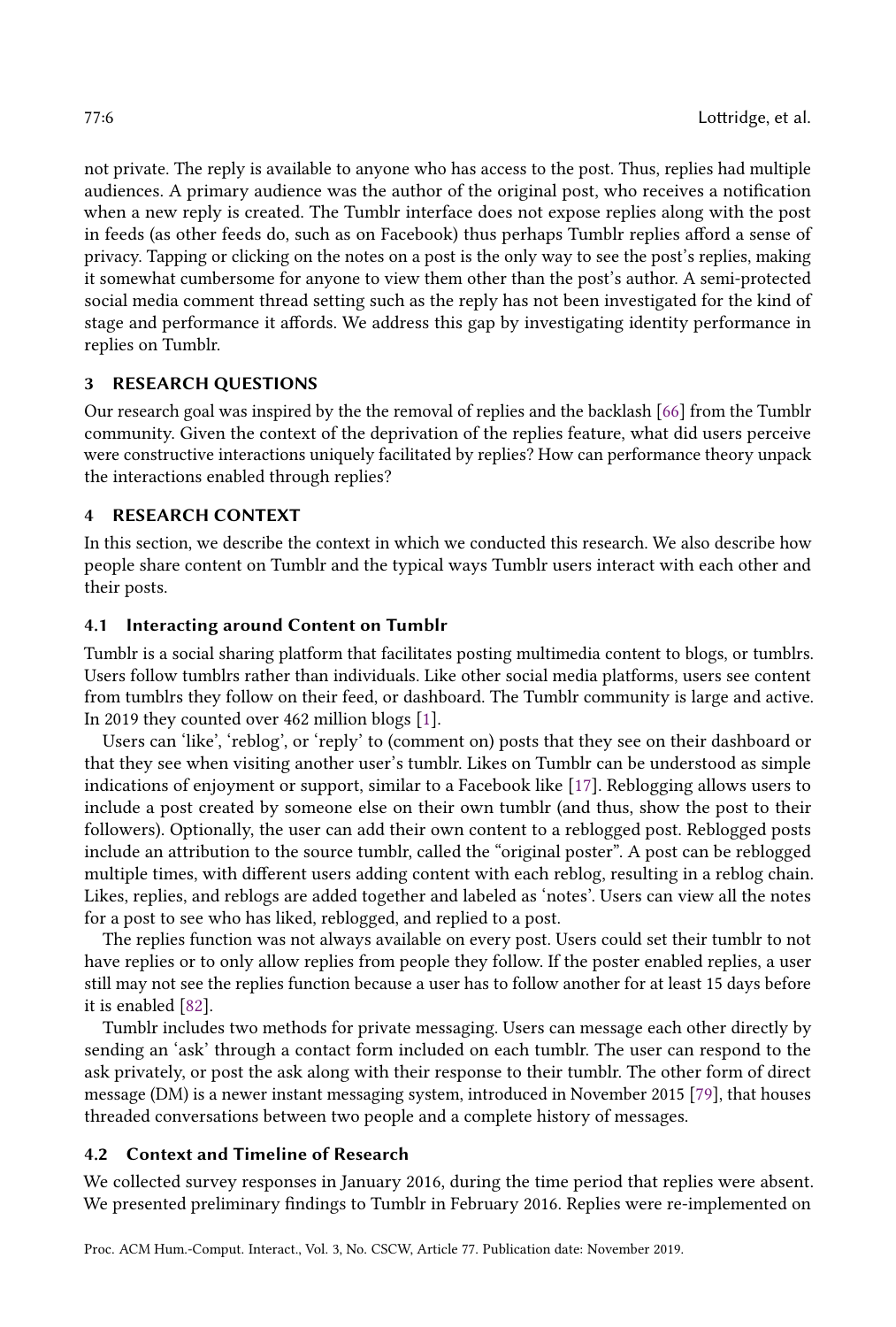## Performing Support on Social Media 77:7 and 2008 and 2009 and 2009 and 2009 and 2009 and 2009 and 2009 and 200

Tumblr in March 2016 [\[80\]](#page-20-1). In the months that followed, the author team continued to analyse responses to better understand how not being able to reply to posts changed interactions and identity performances. Tumblr, like all other successful social media platforms, has continued to change and evolve since our study, but we believe there is significant value in understanding the snapshot of interaction around communication practices we focus on in this study.

## 5 METHOD

We took advantage of the removal of replies to conduct a deprivation study. The removal of replies forced users to change how they interacted and presented identity, and this is precisely what enabled respondents to gain greater awareness of their mundane use of replies. We expected that respondents would be attuned to the visibility and social demands of other channels and compared how they felt different to replies.

We crafted our question to focus on a critical incident [\[30\]](#page-18-18) in order to elicit information about a specific past experience as opposed to a generalization. We also worded it in such a way to be consistent with the Tumblr platform 'voice', as we were invited to distribute the survey through the Tumblr staff blog. The post appeared within the Tumblr feeds of Tumblr users who follow the Tumblr staff blog. Tumblr has a unique voice that could be described as casual and playful. For example, in March 2019, Tumblr announced a feature update on their staff blog with an animated GIF and the text: "Pssst. The post text block limit has been bumped up from 100 to 250 on both Android and iOS. That's 250 beautiful blocks waiting to be filled with your favorite vowels, consonants, numbers, and emojis. Have at it." [\[81\]](#page-20-13) The staff Tumblr voice can be characterised as friendly and quirky. We hoped to emulate this Tumblr staff 'voice' with the wording in our survey (Appendix, question #11):

In a few sentences, tell us a story of when you used a Tumblr reply and it was awesome. What was the post? What was the interaction? Why did it work well?

Methods for this study were conducted in accordance with our institution's processes for conducting research with human participants. Our research was deemed low-risk by our institution and we were allowed to collect informed consent directly from those aged between 13 and 17. Collecting informed consent directly from adolescents without parental consent requires a risk/benefit analysis for the teen [\[63\]](#page-19-18). One consideration is that teens may not have disclosed their Tumblr use to parents (cf. [\[13\]](#page-17-16)) so we elected to collect informed consent directly for this low-risk project. Participant consent was obtained electronically as a part of the survey instrument. The first question was on age and those 13 and younger were immediately thanked and not given any further survey questions. The data was collected and analyzed when authors were affiliated to Yahoo Inc.

A limitation to this project was the broad, positive framing arising from the wording of the above question #11. We intentionally included positive and neutral questions in our survey (Appendix) but did not include a negatively framed question. Our dataset represents an incomplete picture of comment use as it does not prompt for important negative situations that arise from comment use, such as bullying, aggression, and destructive comments (cf. [\[65\]](#page-19-19)). We believe that a positive and neutrally framed data collection of pseudonymous online communities is useful and advances our understanding about key aspects of comments on social media. While this dataset was sufficient to find saturation on themes related to constructive interactions, asking more and different questions would have certainly yielded more data. We note this limitation here and propose that future work may also want to look at negative experiences or consequences with replies.

#### 5.1 Participants

18,547 respondents began the survey out of which 4118 completed it. The average length of response was 218.1 characters, with a median of 176. The respondents included 2857 women (69%), 503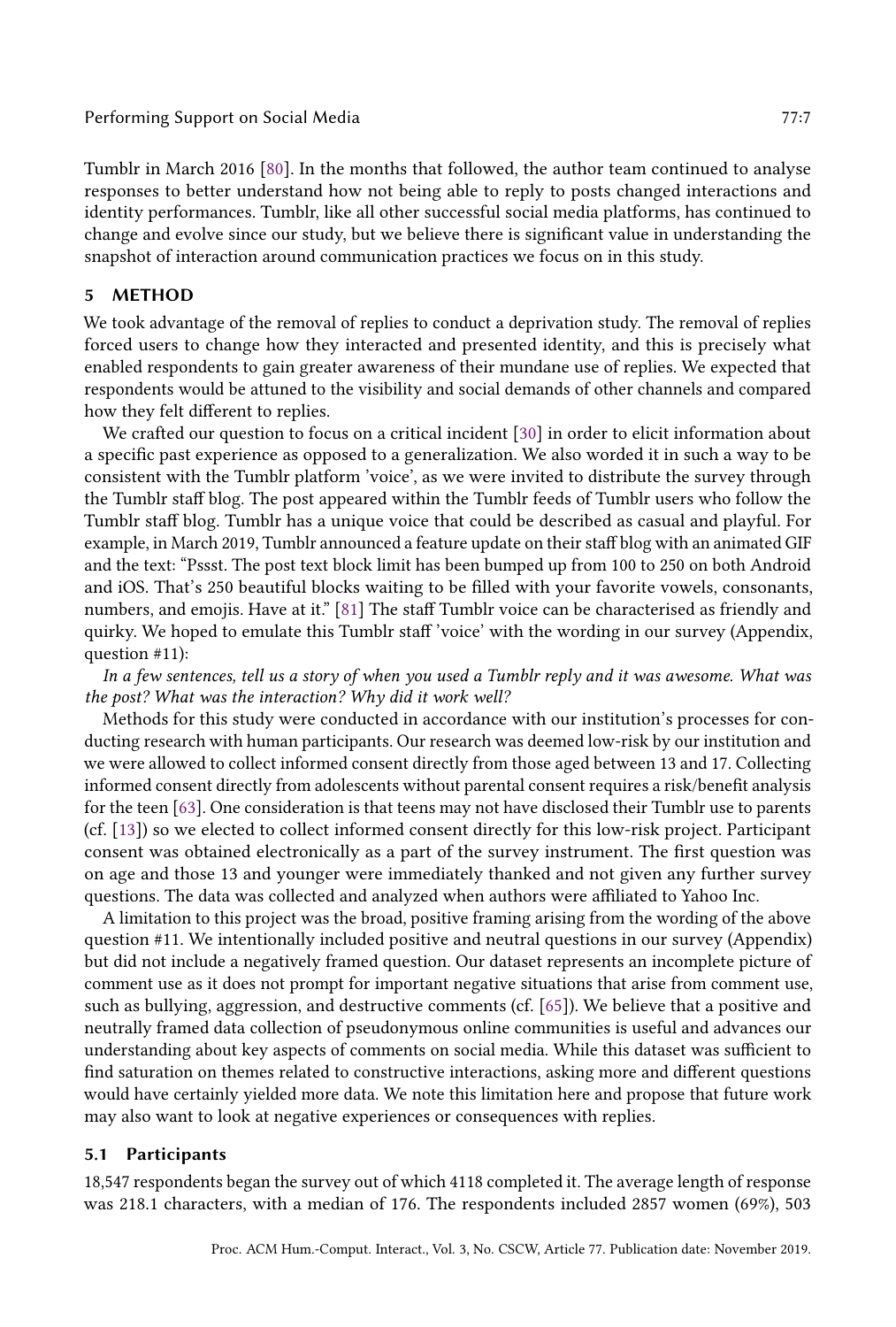| Code                                           |     | Count Percent |
|------------------------------------------------|-----|---------------|
| Giving/Getting Performance Support             | 294 | 53%           |
| Reply vs. DM: Wrong Frontstage for Support     | 153 | 28%           |
| Reply vs. Reblog: Wrong Frontstage for Support | 137 | 25%           |
| Not too Private, Public: Right for Support     |     | 11%           |
| Reply Right for Ramp up Intimacy               | 59  | 11%           |

<span id="page-7-0"></span>Table 1. Five themes related to presentation of self online arose from a randomly selected set of 550 survey responses.

men (12%), and 756 gender diverse individuals (18%). 70.5% of respondents were under the age of 25. Women's representation is in line with a 2017 survey of 5,835 Tumblr users, where 66% were women, 26% were men, and 7% were gender diverse [\[45\]](#page-18-19). The high representation of young users is typically for Tumblr, where it is reported that 46% of users are between 16 and 24 [\[77\]](#page-20-14). PEW reported on the percentage of internet users that use Tumblr: 10% of men, 11% of women, and 20% of those under 30, compared to only 11% of those between 30 and 49, with lower representation in older age categories [\[23\]](#page-17-17).

Our final sample of 550 participants included 69.3% women, 13.3% men and 17.4% gender diverse individuals. 71.4% percent were under the age of 25.

## 5.2 Qualitative Analysis

We used an iterative open coding thematic analysis process [\[14\]](#page-17-18) to create codes and identify when saturation was reached [\[72,](#page-19-20) [83\]](#page-20-15). First, blank survey responses were removed from the dataset. Non-word responses such as a single letter were removed. Responses that we were unable to interpret were left un-coded as we encountered them during the coding process. Each of the authors independently coded the same set of 100 randomly selected responses. A response was allowed to have multiple codes applied to it. We then met to discuss themes. We reached consensus on the meaning of themes and noted relevance to identity performance [\[33\]](#page-18-4). Each author then coded the same set of another randomly selected 100 responses. We met again and created the final set of five codes (Table 1). We examined the inter-coder reliability (Fleiss' kappa) for the second round of coding. On average there was moderate agreement for the four co-authors' use of each of the five codes (Fleiss'  $\kappa = 0.696$ , SD = 0.09)[\[31\]](#page-18-20). Finally, three authors each independently coded another 150 responses. No new codes were created, indicating that we reached saturation [\[72,](#page-19-20) [83\]](#page-20-15). In total, we coded 550 randomly selected responses (not including the original 100 responses that were used to develop the codes).

## 6 RESULTS

The results presented here focus on the open-text responses to question #11 on stories and situations when replies worked well. We reached saturation after coding a subset of responses and we report on the five themes that emerged.

The first theme focused on a popular reason to use replies, which is to give and get support for one's performance. The second and third theme included considerations around alternate channels for interaction: it felt "wrong" to use reblog and direct messages for certain purposes. The fourth theme explicated nuances of how and why the public and private nature of replies worked well and felt "right". The fifth described the delicate considerations for direct messaging and the role of replies for the ramp up to intimacy and friendship (Table [1\)](#page-7-0).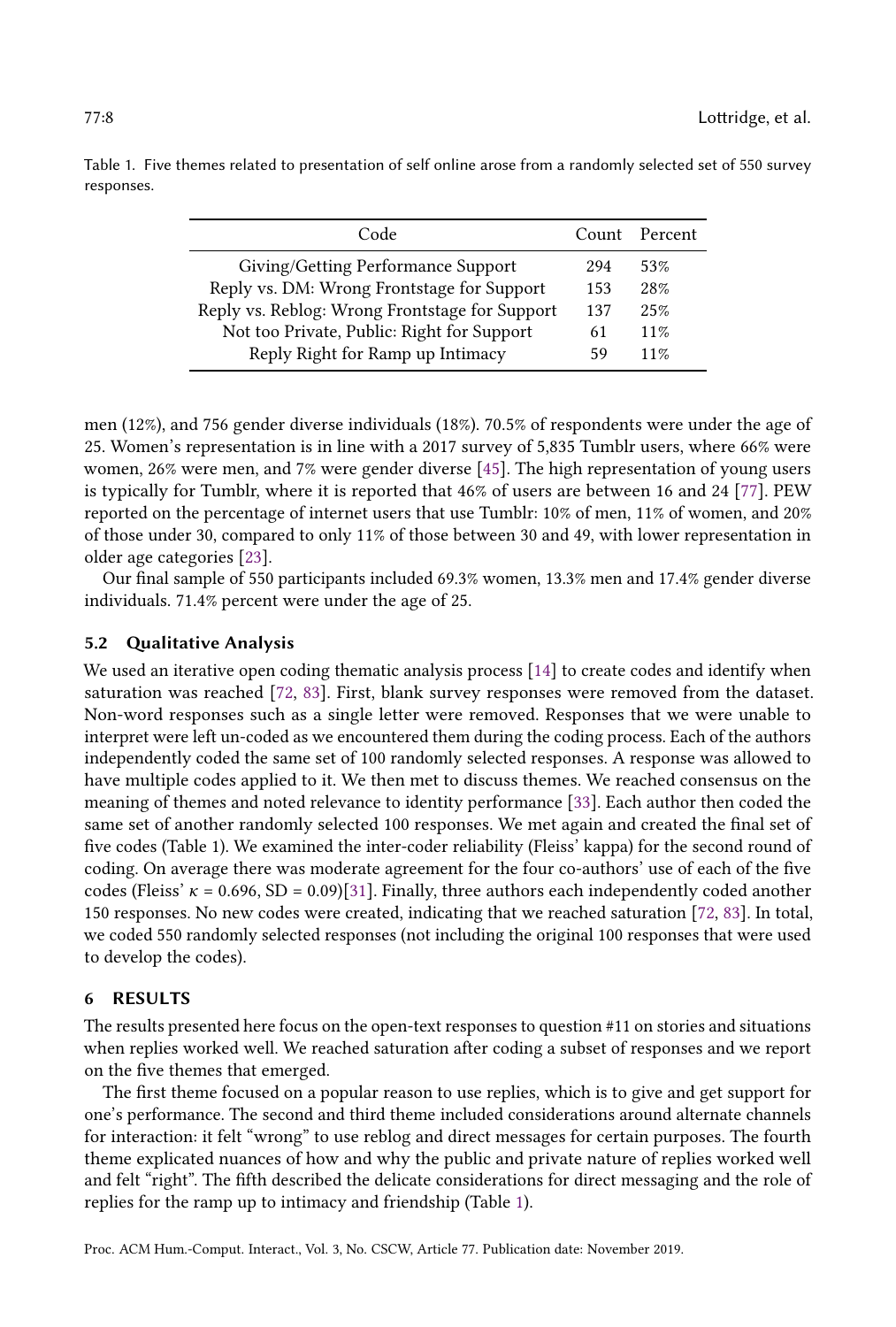# 6.1 Replies: Giving and Getting Performance Support

Respondents most frequently described using replies to provide support to personal posts. We mean support as in receiving or giving an indication that the original post is valid, which gives or provides emotional comfort directly or indirectly through validation of the post.

During the deprivation period, the support given and received through replies was missed most. One type of support focused on light emotional support for text posts recounting personal difficulties: "being able to reply to personal posts of friends is one of my favorite uses of replies. It allows me to let my friends know that I'm there for them."- P845 Quote 1

Replies were also reported as useful in getting information, feedback, and answers to questions within the context of a post: "Tumblr replies just allow for genera[sic] community and conversation... I've used it to ask for advice on running and working out, movie and book recommendations, traveling advice, general kudos/high-fives, etc."- P3808 Quote 2

Here, replies provide support and validation for any kind of performance, such as asking for topic-specific advice or recommendations. The performance of asking for information creates an expectation that an audience or group of friends or followers will provide that information. That information must be provided for the original poster to maintain dignity, preserve reputation, and avoid humiliation or embarrassment. A key aspect of support was not leaving a person's post 'empty', or without any comments. Users described how it would seem sad or depressing if someone posted and no one acknowledged it.

Acknowledging performance and giving information support was seen as contributing to the feeling of social community: "they're just great for either giving a little 'ayyy, I feel ya' to someone's personal post, for answering questions quickly and succinctly, and just in general for casual little interactions that make Tumblr feel far more personal and connected." - P865 Quote 3

A type of post that mixed information and support were requests for feedback on artistic work. Those posts yielded supportive statements as well as useful feedback.

The lack of replies during the deprivation period prompted respondents to reflect on how supportive actions felt easy with replies compared to other options. "A friend of mine posted a very personal post about their day and i replied with a quick "im sorry that happened to you, i hope things go better for you in the future" and that was it. There was no pressure to resond[sic] like in messaging, and i didnt[sic] have to spread around their personal post. It was a more personal response than just a like as well." -P106 Quote 4

As respondents discussed support given through replies, many also discussed how other channels for communication were not quite right for it. As the previous quote describes, paralinguistic actions (liking) can fulfill this need, however replies were "more personal." Further, the 'like' was described as an insufficient alternative indication of support as its meaning could be misinterpreted. For example, a like may feel like an appropriate response to a post about a new job, but may not be appropriate for a post about a negative personal experience. This quote refers to messaging and "spread"-ing around the post, which refers to reblogging. Each of these are unpacked in upcoming themes.

# 6.2 Reply vs. DM: Wrong Frontstage for Support

Replies were used to give lightweight and casual emotional support and performance support; participants remarked that direct messages were not suitable for that purpose.

Replies, similar to likes and reblogs, are mediated by the post artifact they are attached to, which provides a specific context for social interaction. A reply to a personal story can therefore be a single expletive that only makes sense when viewed in the context of a post. In contrast, respondents pointed out that they had to reiterate the context in a direct message: "it's clearly to do with a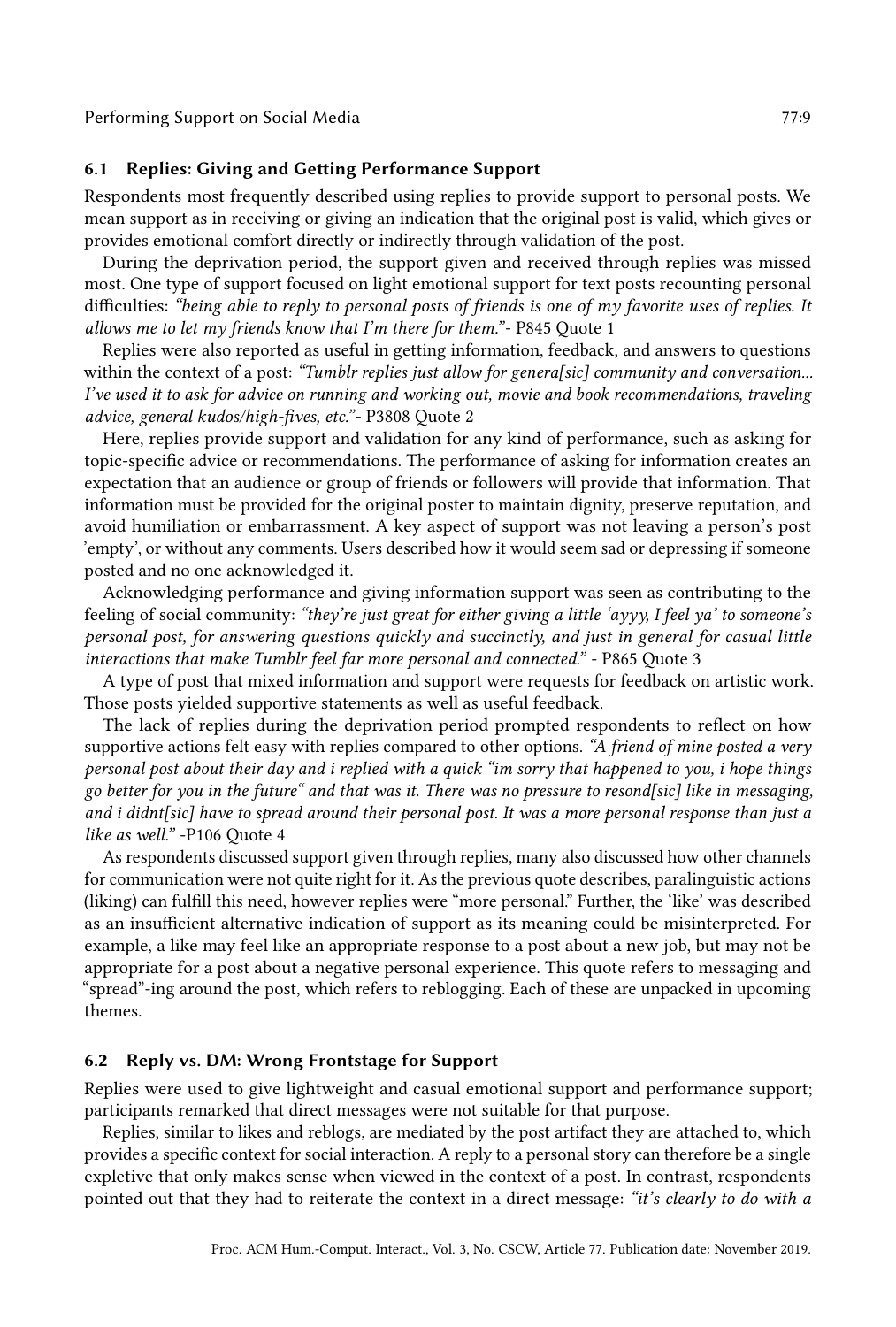specific post and it's a lot like messaging without having to message someone and explain what your message pertains to" -P989 Quote 5.

Replies provided an explicit mechanism to give and get support while being tied to a particular post, and thus in context.

Another reason that DMs felt less appropriate was that respondents described them as overly forceful: "I mostly use replies to yell at my mutuals when they post something ridiculous which is exactly why we need them back bc it's weird to send a whole separate message to just be like "lmao shut the fuck up nerd" -P1009 Quote 6.

Respondents explained that direct messages had different social characteristics than replies. Messaging someone directly would pressure the person to respond. Respondents described DMs as "awkward", "belligerent" and "uncomfortable." One respondent shared a metaphor for replies versus DMs with socially appropriate or inappropriate conversation: "Think of it like walking by someones[sic] yard and saying 'hello! i like your flowers!' without getting super personal and talking to them extensively about their flowers, and potentially starting an awkward conversation." -P4006 Quote 7

Respondents stories conveyed that replies felt sufficiently personal but not overly. One aspect of the forcefulness is the lack of casualness of effort. A reply is a low-effort interaction, with relatively few clicks and no need for recontextualizing. Replies felt 'immediate' in a way that asks, fanmail, and the new message system do not. They were in context, and also proximally 'close' to the original post regarding their placement in the Tumblr interface. This theme included responses on the pragmatic communication effort, in terms of interface actions, as well as the communication effort of being within or outside the context of the original post.

The reply was a practical, low-investment interaction and facilitated a sense of connection to other people – like nodding to an acquaintance or telling a coworker you like their shoes today. It was considered "social lubricant" and "social glue," which may be related to social grooming practices [\[27\]](#page-18-1). Social interaction often entails expectations for reciprocity and mutuality [\[29\]](#page-18-21), thus a lowinvestment interaction through replies meant low-expectations in return. Further, if users invested more in an interaction, their recipient may feel expected to invest. This inappropriate demand for investment was "awkward." Using Goffman's theory, we describe the type of performance demand in DMs as a forced performance in real-time [\[33\]](#page-18-4). Direct messaging was seen as an unacceptable alternative to replies because of that pressure. Replies felt casual – others could opt-in to contribute to the conversation, and more importantly, there were no implicit expectations for a response.

DMs are private, yet they entailed a performance demand and were not "backstage". Analysing this theme led us to clarify that the term "fronstage" performance can describe private, public and semi-public methods of interaction. For example, a public blog post tends to be a frontstage performance because the blogger is performing an identity through the blog. The identity performed in a private one-to-one DM conversation can also be a frontstage — the audience may only be one person, but the communication is thoughtfully crafted and not "backstage". Clearly, the identities performed in private frontstage to one person can differ from the performance in a public blog to one's followers. Alternatively, if a one-to-one direct message is with a close friend and doesn't require a crafted performance, then the DM interaction is "backstage" performance. Moreover, a DM that begins as an intentional frontstage may gradually relax into a backstage.

Participants wanted to support one another, but the norms around direct messaging created inappropriate and high performance and interaction stakes. DMs lacked context and created demand characteristics due to requiring more effort, which felt socially awkward. Respondents also discussed the reblog channel that they compared with replies, which we describe next.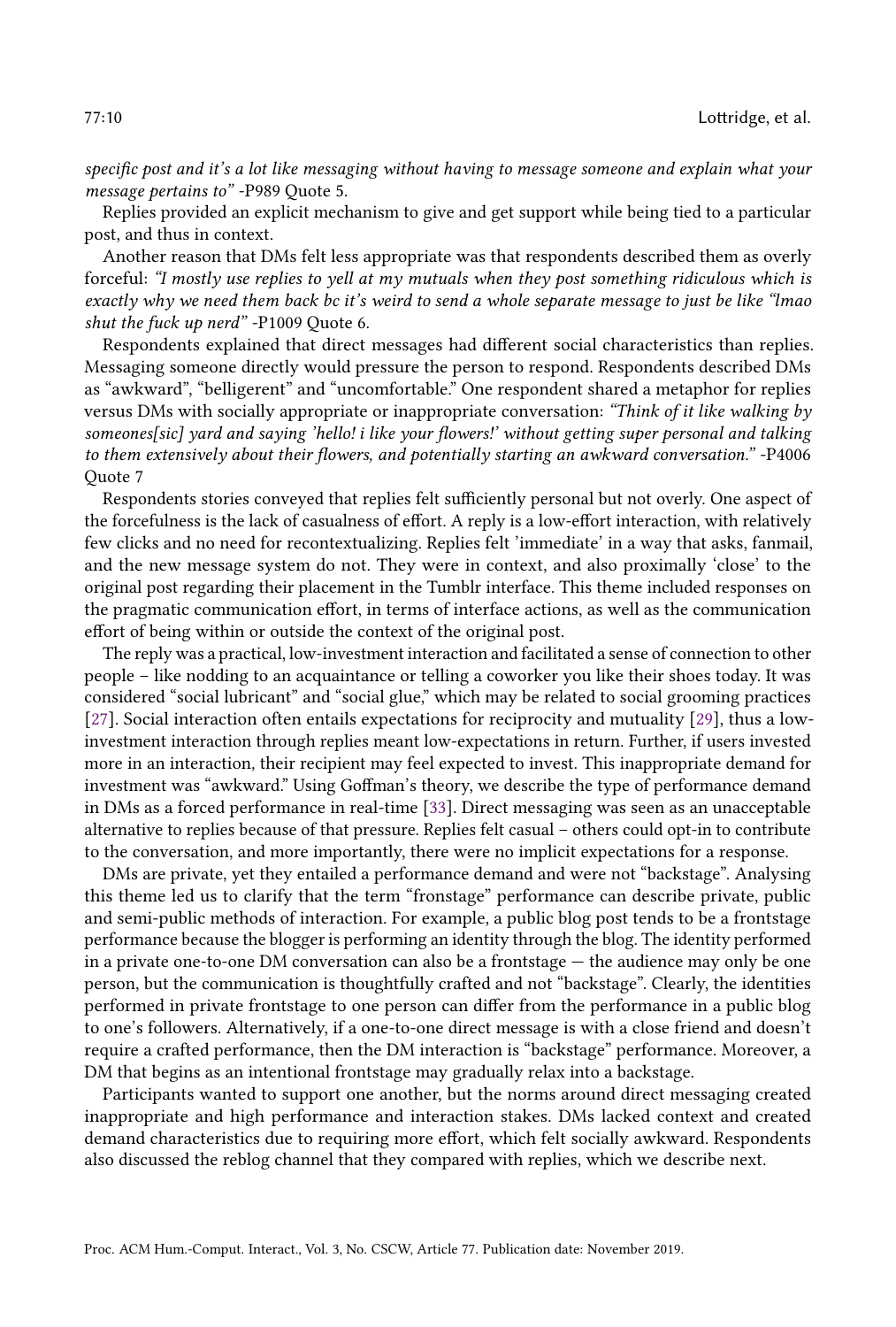Performing Support on Social Media 77:11 and 77:11

# 6.3 Reply vs. Reblog: Wrong Frontstage for Support

This theme expands on the notion of giving support and on the characteristics of the reblog channel that made it sometimes appropriate and at other times, inappropriate, for this purpose. Users can reblog posts to publicly support others' performances, when the content fits. For example, for a reblog to work well, the original post should have content that is appropriate for their own frontstage performance, and optionally they can also add a caption if that caption fits with their frontstage performance. When either content doesn't fit, reblogging wasn't the right option to show support.

"Replies are also awesome because it prevents me and others from adding content to our blogs which differs from our usual content and makes things messy for ourselves and followers." -P1612 Quote 8

Users are often mindful of what they post to their tumblr as it is expected that all of their followers will see this content. Tumblr users use the reblog function extensively if the action of reblogging and the content make sense as part of their main frontstage performance. Respondents described when this was not the case. Users were unwilling to reblog if reblogs simply did not "fit" with their blog. The next quotes shares a specific example when the reply was appropriate given that the type of content in the original post did not fit with their main blog:

"A user I follow asked for fanfiction recommendations, and I was able to send one that ended up becoming her favorite without having to reblog her post, which was good because many of my followers disliked that fandom." -P188 Quote 9

Users emphasized other factors when reblogging an original post didn't work well. If they wanted to make a comment in context of that original post, reblogging could also work well because reblogging allows a caption to be added. However if the comment they wanted to make was conversational in nature, it seemed inappropriate for their followers: "I was unable to reblog because it'd be weird to have that conversation on the dash, and at the time we weren't really familiar enough for me to send an ask. The reply acted as a stepping-stone communication." -P110 Quote 10

When discussing the desire to respond to a personal post about their day and remarking that they didn't want to have to "spread around their personal post." (Quote 4), they are referring to the fact reblogging is a another way to include context along with a comment, however it was seen as inappropriate for personal posts. For personal posts, there are two concerns: first, the concern of content inappropriate for one's own performance, and second, what if the poster does not want their post reshared? The original poster's expectations of their intended and imagined audience [\[59\]](#page-19-0) would no longer be accurate. Sharing the post with the reblogger's followers would break contextual integrity because the original poster may have expectations about the privacy of the post [\[9\]](#page-17-19).

For this theme related to the reblog channel, respondents wanted to manage their frontstage activity to keep their frontstage identity consistent, and to keep their audience satisfied. Users didn't want to "spam" their followers. They expected their followers would not be interested in some content or would be confused seeing snippets of a conversation over a reblog chain. They missed replies because they were able to support another without needed to engage in reblogging that conflicted with maintaining their own cohesive frontstage performance. The next theme describes how the audience to replies were perceived as appropriate for support.

## 6.4 Not Too Private, Not Too Public: Just Right for Support

The survey was administered during a period of time when replies were unavailable. As expected during a deprivation period, respondents were attuned to the visibility and social demands of other channels and compared how they felt different. This themes centers on how respondents described the semi-public and semi-private nature of replies.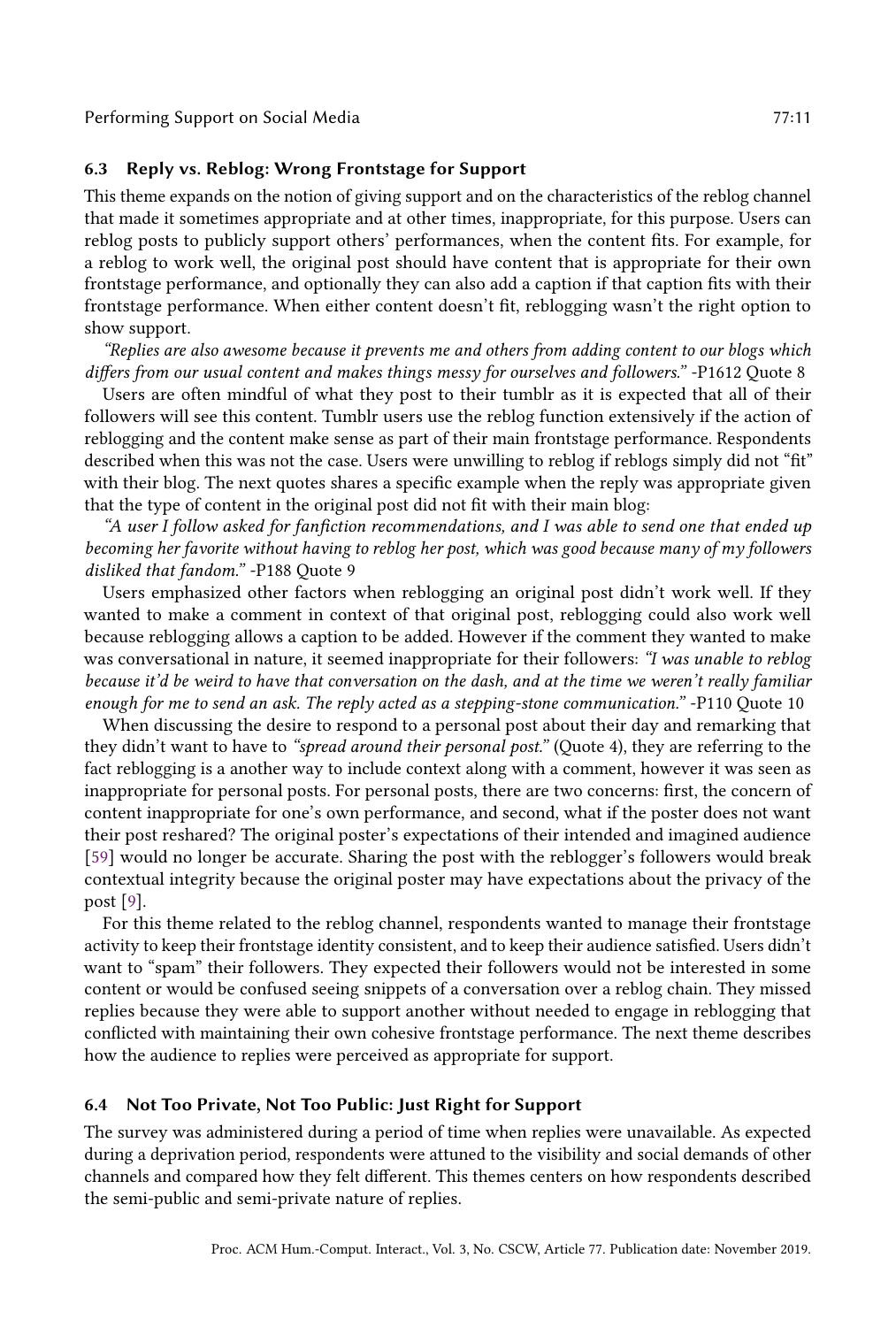Replies were public in that the comment was publicly visible to others. This contrast of visibility compared to DMs is different than the demand characteristic emphasised in the second theme "Reply vs. DM: Wrong Frontstage for Support." Tumblr users wanted to support posters' public performances publicly rather than through private channels. Replies entailed publicly adding to artifacts where others could view and join in. These public responses not only supported the poster, but also enabled replying users to reach new audiences.

Replies were semi-private in that the comment was "tucked away" within the original post's notes. Replies were described as intended for a) the poster and b) others who reply to the same post, and c) those who click in to the notes section to view replies. In the following story, the respondent describes how they had these audiences in mind when replying:

"The last reply interaction I was able to have involved helping a European who was planning a visit to the US, including choice of NYC airport, where to stay in Manhattan, and how to navigate the MTA: all specific to her situation, but since she was planning a trip w/ other[sic] of HER mutual followers, it didn't need to be utterly private." -P3107 Quote 11

Respondents missed the semi-public nature of replies to give support, because the action of giving support was not a fully backstage action. An audience was present, and this audience was a selected audience of Tumblr users who would be engaged with the original post. From the perspective of the user who is replying to give support, this audience could potentially be a valuable group of new friends or followers. Here, we see a convergence: a reply is simultaneously performing support (being a supportive audience to the poster) and performing one's main identity and reaching one's own new audience through replies. The semi-public, semi-private and uncertain audience leads to a new class of action that could be understood as partially frontstage and partially backstage.

## 6.5 Reply to Ramp up Intimacy

Performance support was the main purpose that was reported on from Tumblr respondents. The other major purpose discussed was how users used replies to develop intimacy. Participants explained that replies were critical in facilitating closer relationships: "A couple years ago one of the fandom blogs I followed was asking for help on a personal project they were doing for a different fandom. I was interested so I replied to their post. That kicked off our correspondence, and soon we were mutually following each other, sharing our Skype contacts, and eventually becoming long distance friends. I'm still friends with them to this day!" -P75 Quote 12

In this case, we see a friendship starting with the original poster. Another case was connecting to followers of a friend: "Tumblr replies were what let me connect to my mutuals and meet new people. One of my mutuals posted about her writing, and myself and another of her friends replied, and after a few interactions her other friend quickly became my friend." -P3825 Quote 13

Replies opened up a new relevant group of audience in a way that easily facilitated following up with members of that group. Respondents deepened relationships over a series of interactions (through replies and eventually into DMs) that progressively became more personal, more demanding of a response, and intimate.

Respondents also shared how replies were meant to reach various people in the audience, including the original poster. Respondents explained that they started with casual communication mediated through artifacts that the other person has put forward publicly (which fits the social norms around the role as audience member). In other words, the replies feature allowed them to start a casual conversation with the original poster within the context of the original post. They used the casual interactions through replies to build up to communicating with the person directly through DMs. A direct message initially seems too demanding for an audience member of the original post. Demanding an intimate interaction from an action meant to a large audience is akin to a forced performance. The relationships needed to be strengthened and grow out from the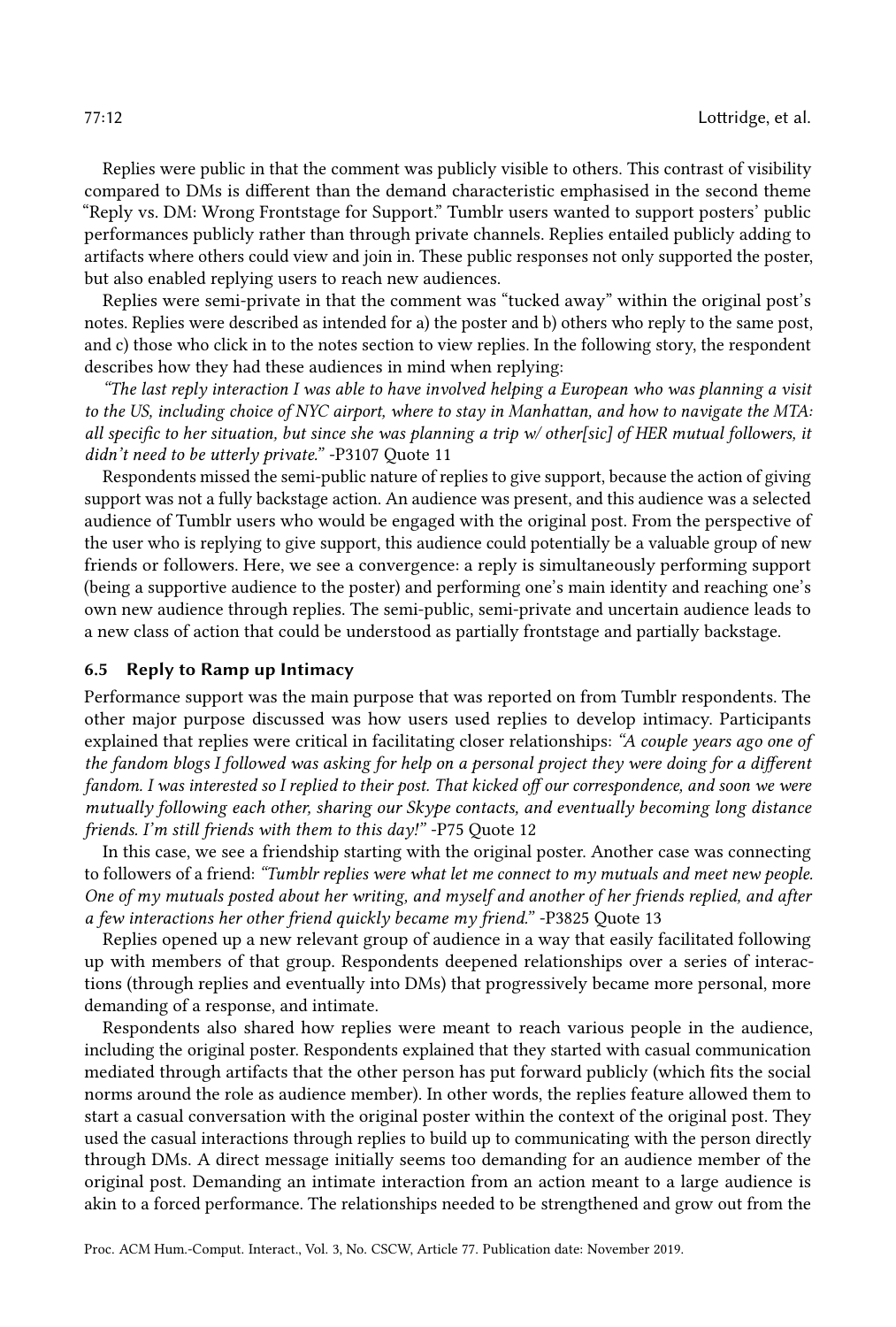original post to merit the intimacy involved in DMs. Respondents use replies as a transition to creating a new frontstage for this newly formed relationship. The DMs constitutes a new frontstage where parties engage in different identity presentation actions than would be appropriate for other frontstages. For instance, someone could have a serious blog but engage in a flirtatious identity in a particular DM. The relationship progression that we saw described related to the use of replies is in line with existing literature that describes progression of human relationships: progressive self-disclosure along with responses that relate the other's disclosures increase the probability of relationship development [\[29\]](#page-18-21). Our findings relate to this because initial communication began in replies and then progressed to communication in DMs. If the newly formed relationship progresses toward a closer relationship with more relaxed communication, the DM could evolve from being a frontstage to becoming a backstage. It is necessary to relate performance theory to relationship formation because the DM channel can remain the same, and the participants in the communication can remain the same, but as the relationship progresses with unselfconscious actions, the context of the DM changes from a frontstage to a backstage.

# 7 DISCUSSION

Tumblr removed the commenting feature replies and Tumblr users demanded them back. We made use of this deprivation period to ask users about what they missed. The resounding response was 'support.' Hundred of responses converged on their description of how replies enabled them to give support to others and receive support from friends and community members. The second and less prevalent answer that they missed replies a pathway leading to new friendships.

The period of the removal of replies was an invaluable research opportunity: users were left to continue their social media use "as usual" without replies, which made them aware of what was and wasn't different and what was and wasn't working. What we heard back involved appropriate ways of giving and getting support and the ramp up to intimacy. Users could have given support through other channels. Our themes unpack how our participants felt those channels were inappropriate for support purposes.

The theoretical lens of identity presentation helped us understand the patterns we observed. We saw that users needed to simultaneously publicly support others' performance as well as their own, in the same action. The public yet private nature of replies enable this in ways that reblogging and direct messaging do not. We also found that people felt that they needed replies for the delicate progression to friendship.

Our work unpacks limitations of performance theory in describing how social media interface characteristics can foster perceptions of limited audiences that then yield more casual performances: "Facebook is a 'public' site, yet offers an illusion of 'private' space through privacy settings, while still rendering basic profiles compulsorily public." (p.4. [\[64\]](#page-19-21)). We push beyond the public / private dichotomy to describe interactions that reside within the "semi-private, semi-public" space of replies.

Our research was framed to better understand the value of constructive interactions around replies in the pseudonymous platform Tumblr. Within the context of political or news-related media, research finds that uncivil, aggressive and destructive comments occur more frequently when users post anonymously [\[70,](#page-19-22) [71\]](#page-19-23) whereas for personal topics there are no differences [\[5\]](#page-17-20). With regards to news, anonymity was associated to a larger number of negative comments while personally identifiable Facebook comments were higher quality and fewer in number [\[39\]](#page-18-22). As news platforms close down comments [\[69\]](#page-19-24), better understanding the mechanisms for how identifiable and pseudonymous comments facilitate constructive support on social media can help us identify situations where pseudonymous comments are dangerous (such as in political and news sites) and protect situations where they are beneficial to users, such as around interest-based communities.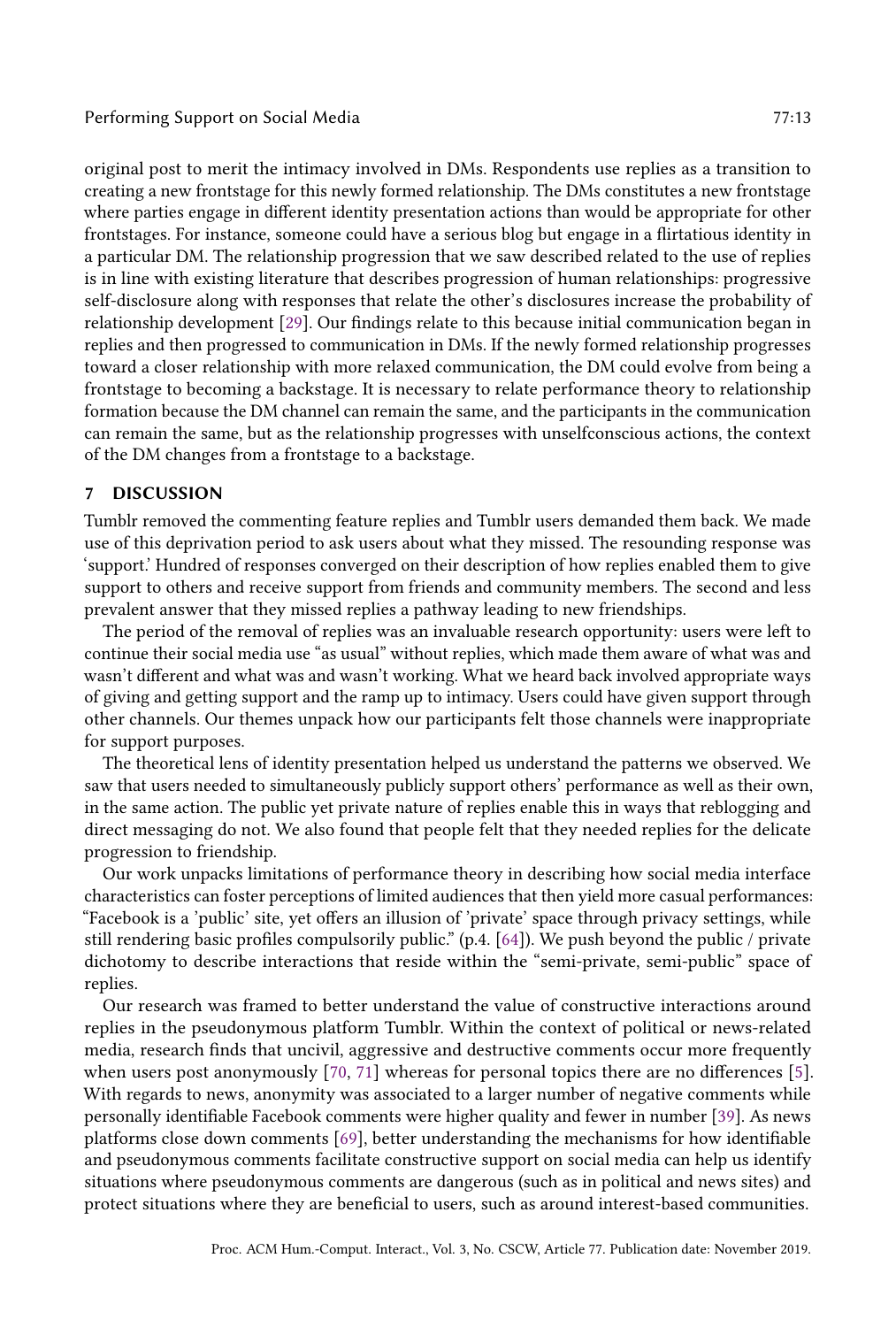The supportive actions in social media that we identified may have been amplified by the positive framing, but are also in line with other recent work. Andalibi and Forte also find that potential responders need to manage their own needs such as need for privacy and impression management with that of the poster's [\[4\]](#page-17-21). When social platform users seek support explicitly (e.g., asking questions) they are more likely to get responses [\[5\]](#page-17-20). When encountering others' social media posts with questions, that type of directness helps other users decide to respond in the comments [\[3\]](#page-17-1). We found that in using the reply channel on Tumblr, people were able to avoid channels like DMs that felt too intimate to them and still provide support. Prior work [\[4\]](#page-17-21) shows that relational closeness is a factor that contributes to people's decision to engage with others' social media posts; when a potential responder feels close to the poster, they might DM them or use a variety of response methods (e.g., DM and reply); but when that closeness does not exist to begin with, they use comments.

DeVito et al. found that Tumblr's interface afforded high presentation flexibility, low identity persistence, and low audience transparency [\[21\]](#page-17-11). On the one hand, our participants seemed in tune with the audiences of their main blogs in the sense that they considered the visibility and acceptability of of all their frontstage actions from the imagined perspective of this audience. On the other hand, the audience for replies was less obvious; respondents did not perceive their actions in replies to present a conflict. They used replies as if it would not be available for their main audiences, yet they considered replies semi-public. In the case of a limited and uncertain audience, Tumblr users changed their performance, and in particular were able to perform support without compromising their main frontstage, which we discuss next.

## 7.1 Performance Theory and Comments on Social Media

Our research focused on replies as an interstitial stage that allowed for performing support and identity. We found that removing replies could bring conflict arising from users' simultaneous roles of audience and performer. When supportive actions on others' posts fit with one's own frontstage identity, there was no conflict. In cases without conflict, the user acts on a channel that simultaneously meets one's own needs as audience and performer, such as retweeting, resharing or reblogging content that matches content the user tends to share. Conflict arises when supportive actions do not fit with one's frontstage identity. For example, a friend posts content and asks their friends to share it, but the user feels conflicted because the content does not match content that the user tends to share. Conflict also arises when direct messaging is not a viable support channel due to high stakes social norms.

Replies were a channel that resolved the conflict between the roles of audience and performance (Table 2). Replies were described as semi-private and as public "but not too public", thus describing a space with a perceived limited audience. Commenting in replies is a performance because it adds content or exhibition to a post. The performance of commenting on a post is simultaneously giving mundane performance support to the original poster, as well as being a performance act that reaches the new limited audience.

The stage of replies has social demands that are casual and less threatening than one-on-one communication, less crafted than full frontstage displays, but more akin to group conversations. The channel can be leveraged to lead to deeper relationships with those in the limited audience, including the original poster and others who commented in the thread. The stage was seen as a stepping stone needed to relax the public frontstage actions to then transition to the one-on-one frontstage performance in DMs. Goffman's theory lays the groundwork for presentation of self on social media and inspires us to account for how users present their identities within the semi-public space of replies. We do not conflate public with frontstage and private with backstage. Posting, reblogging and direct messages are all different frontstages that cater to different performances: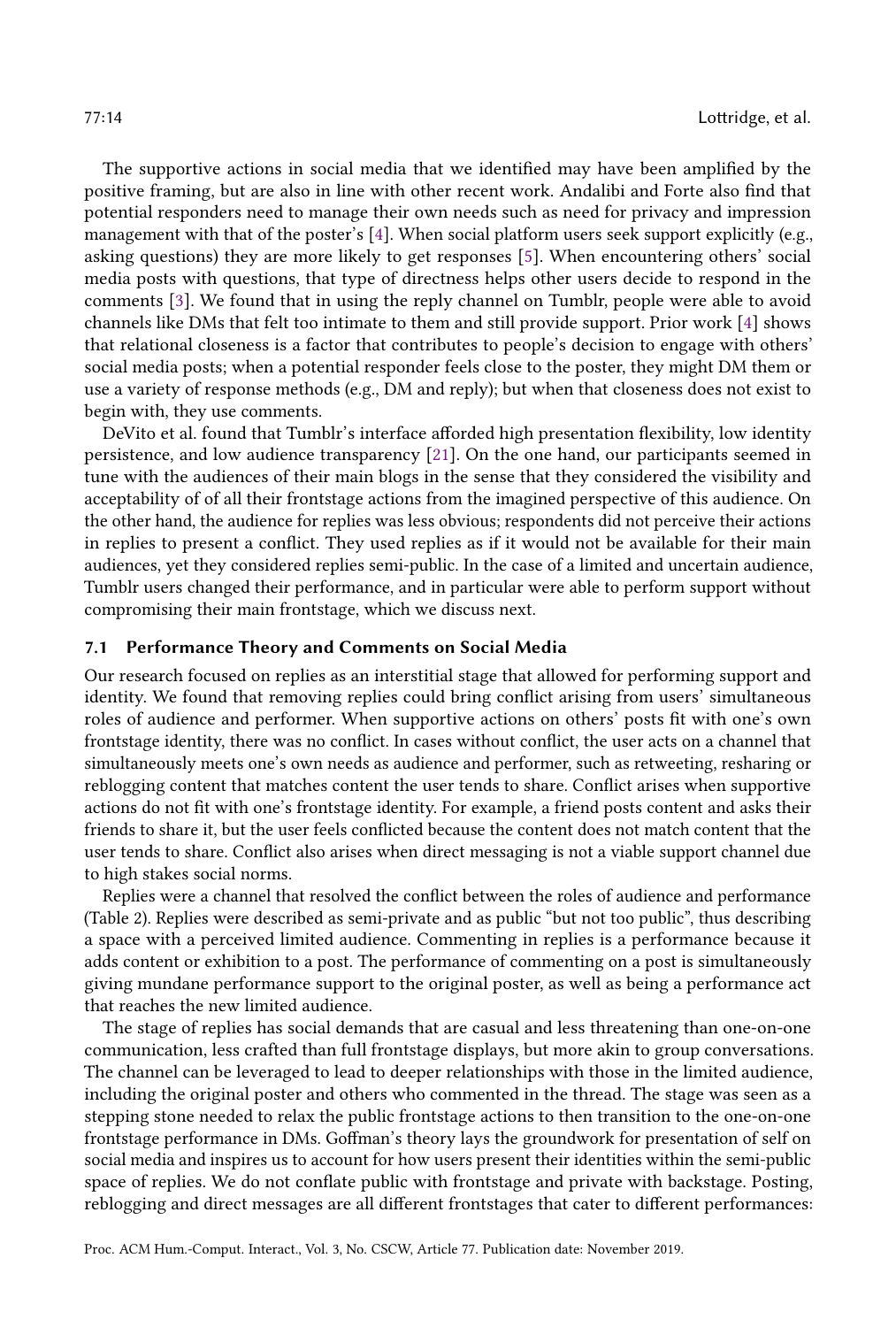| Stage                                                                     | Social Media Channels                                                      | Audience                                                                    |
|---------------------------------------------------------------------------|----------------------------------------------------------------------------|-----------------------------------------------------------------------------|
| Backstage: unselfconscious,    Direct messages<br>performance not crafted |                                                                            | Those who do not elicit a per-<br>formance (e.g., one's closest<br>friends) |
| Frontstage: crafted perfor-<br>mance                                      | Direct messages                                                            | Anyone who elicits a perfor-<br>mance (e.g., acquaintances)                 |
|                                                                           | Posts and tweets<br>Reblogs, shares, retweets<br>with or without a caption | Followers<br>Followers                                                      |
| Frontstage of replies: par-<br>tially crafted, compromised<br>performance | Replies and comments                                                       | Uncertain but perceived as<br>limited                                       |

Table 2. Goffman's performance theory applied to social media channels, based on empirical results from a deprivation study.

the first two to a main blog identity, and the latter to progression toward a relationship with greater social demands. Participants discussed how actions through replies were different when completed through other channels because of different audiences and social norms. The stage of replies is unique by diffusely reaching a limited audience, who might be considered "closer" because they are connections of connections, whereas reblogging is diffuse to a large public audience and direct message is targeted to a single audience. Direct messages, and in fact any stage can become a backstage when performances relax to becoming unselfconscious, because "By invoking a backstage style, individuals can transform any region into a backstage." (p.88 [\[33\]](#page-18-4)). For example another strategy to handle conflicts between frontstage and backstage actions is to espouse multiple identities. A person may own a blog with only three followers who are their three closest friends, and in this case, this particular blog is a backstage instead of a frontstage. Then, all posts and reblogs to that blog would be backstage actions. When users were comfortable with another and did not feel the need to perform, they could use direct messaging as a backstage. In this case of knowing someone well enough to feeling unselfconscious, a user can send a DM without feeling like it carried a burden of awkward intimacy. The contextual shift of the DM as a frontstage and backstage is why it is necessary to relate the performance theory and relationship formation. The stage of replies differs from a main identity frontstage such as a blog, because, as audience members, users partially relax their own main frontstage style to support another's post. Replies are not backstage because there is identity performance to a limited group composed of the original poster and of others who are interested in the same original post.

The simple metaphor of the front- and backstage masks the disparities between them. There are innumerable frontstages—a new one adapted to the makeup of every new audience—and a single backstage: "In general, of course, the back region will be the place where the performer can reliably expect that no member of the audience will intrude." (p.70 [\[33\]](#page-18-4)).

Goffman asserts that there might be blends of front and backstage actions, however in application, a backstage is a region where activity is fully casual, and once there is a hint of outward performance, the region is newly described as a frontstage. Meyrowitz introduces a middle region but admits that the "middle region behaviors are simply new front region behaviors."(p.48, [\[62\]](#page-19-16)). The simplicity of the front and backstage are a strength as well as a limitation of performance theory.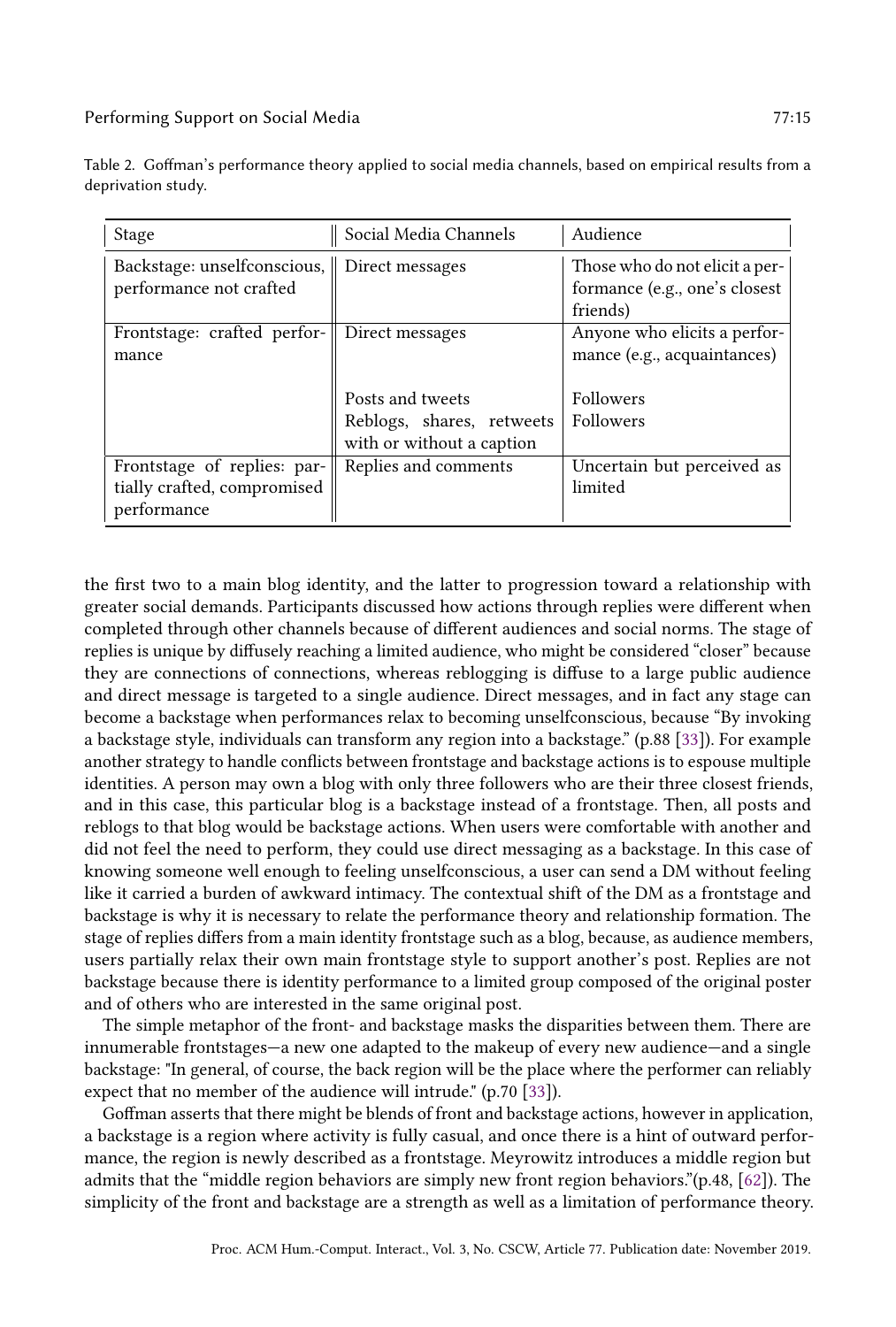Meyrowitz introduced the "deep back" and the "forefront" region to describe coarser backstage and more pristine frontstage styles. But these along with front and backstage create a false axis for performances that are crafted along complex dimensions. A continuum from backstage to front is inadequate to describe the different qualities of performances for different audiences, and at worst, implies a false sense of "more" and "less" authentic, which has been critiqued by others (e.g., [\[16\]](#page-17-22)).

The performances in replies were digital exhibitions [\[43\]](#page-18-5), which where both "focused" and "unfocused" [\[34\]](#page-18-17) because performances catered to the original poster or interested readers as well as to Tumblr users who may happen to scan through. Hogan asserts that performers on social media "may possibly never know the audience" (p.381) and that expectations may be formed on whether digital content is *addressed* versus *submitted* [\[43\]](#page-18-5). We posit that the interface pattern for comments on social media platforms (i.e., a box to submit text or content associated to a main post) blends these concepts, and thus fosters a type of performance that caters to both at once. Performances in replies seemed "sidestage" [\[62\]](#page-19-16) because they were less extreme versions of front and backstage performances. Another influence on performance is the perceptible boundaries of the performance stage. Replies appeared more constrained to Tumblr users compared to posts and reblogs. Participants related that replies were hidden behind a click, so more difficult and rare to reach. We posit that both replies' input interface pattern, and how replies are displayed, led to a perception of a more limited audience. Research on design found that the addition of a partial enclosures around poker tables led to clients betting higher amounts, though the hypothesized mechanism of feeling more safe under the enclosure [\[74\]](#page-19-25). We believe that the digital enclosure of replies led to participants perceiving a more limited potential audience, and thus feeling safe to engage in more casual performances.

In summary, the following characteristics of replies may lead to more blended performances compared to other social media frontstages:

- digital enclosures for input and display provide perceptible boundaries,
- audience uncertain but perceived as partially "unfocused" and limited.

# 7.2 Practical Implications

Tumblr removed replies in preparation for launching a new messaging system. Analysing how the new communication channel differed from replies led us to better understanding how visibility and social demand characteristics of replies enabled them to serving particular performance needs for users in online communities.

We offered preliminary insights to Tumblr staff in February 2016, which at the time, consisted of preliminary themes around how replies enabled users to support each other and feel connected to their communities. These preliminary results contributed to an expanded relaunch of the reply in March 2016 that better supported performance and communication in several practical ways. Replies were more widely available, and the functionality was included on reblog posts instead of only original posts. In the interface of the revised replies, reblogs and likes were "rolled up" in order to emphasize users' written replies and reblog captions.

Our findings regarding performing support apply to the wider ecology of social networking sites. Commenting on posts is a core and common form of interaction on Tumblr, Facebook, Instagram, Reddit, Twitter, etc. In one sense, this feature functions similarly across these platforms: enabling one to post to a limited audience (i.e., connections of a followed connection), and sometimes available to browse publicly depending on users' settings and site's features. Understanding how these spaces are used for performances of support and identity helps HCI researchers and social media platform designers to better understand how user content differs between comments and other channels on all of these platforms.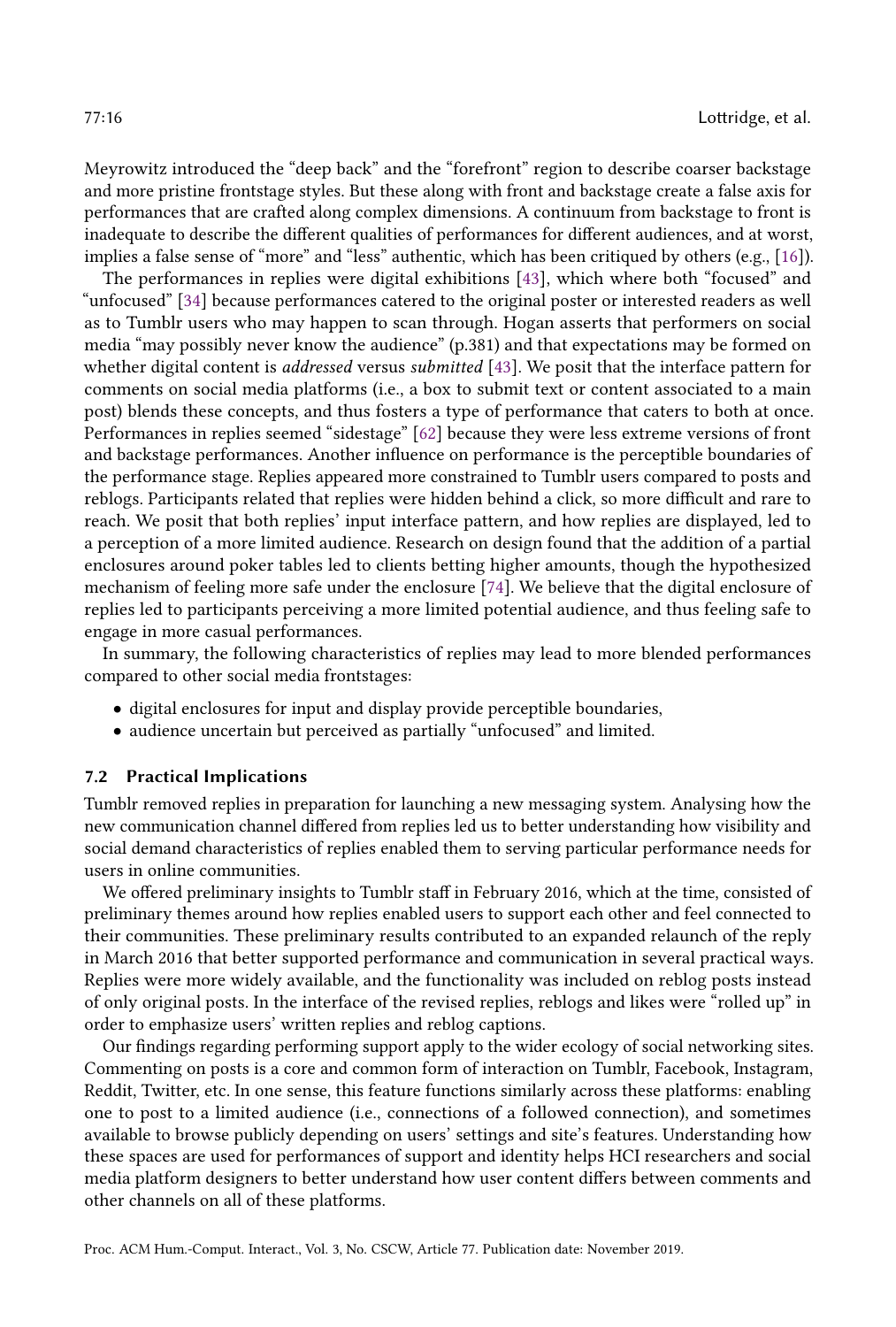The notion of a limited but uncertain audience may help platforms display relevant data to users by suggesting the scope of the appropriate audience for post-related comments. The identified audience of replies helps platforms conceptualize ephemeral, limited, contextual audiences (for example, the subset of users who happen to glance through the comments of a particular post). In social media, users have relatively stable or enduring audiences, such as all followers, who may be include contextual groups such as friends from high school, colleagues from work, relatives, etc. We point out another kind of audience, one that may appear more limited as it is uncertain and transient because it exists in the context of each post in interest-based groups and communities. We can relate those transient audiences to other concepts, such as context collapse [\[61\]](#page-19-1). For example, Facebook sends a notification to Pat if Pat's FB friend Chris commented on a post in a Facebook group that Pat and Chris are both part of. The notification directs the Pat's attention to the comment rather than the original post, and so Pat lacks context when reading Chris' comment without first understanding the context of the original post. The notification may be irrelevant to Pat, as Chris directed their comment to the limited audience of those interested in the initial post. This example shows context collapse between an ephemeral interest-based limited audience to one post, and an enduring friendship group. A design implication from this type of context collapse is for social networks to treat comments on posts in interest-based groups differently differently than comments on posts authored by mutual friends; if the comment was created for a subset of an interest-based community, it may be less relevant to wider audiences and thus should wider audiences should not be notified of its existence. Instead of notifications to an existing contact network, the post and comment could be highlighted to others; users contributing comments to similar interest-based post may be more interested in similar follow-up comments. They may be interested in other users who tend to engage with the same content or type of content that they do. Similar comments on highly similar posts could be included in the feeds of others who are in the same interest-based group, as the results of our project show that this may encourage new relationship formation.

## 8 CONCLUSION

Social media post comments may seem inconsequential or redundant to other interaction channels at first glance, however, we found that comments were a critical channel for actions that simultaneously support others' as well as one's own identity performances. Post replies and threaded comments resolves the conflict of these conflicting goals by inhabiting a semi-public/private space on social media with a limited, uncertain audience. This stage allows for actions that differ from the most consciously-crafted fronstage actions, like adding to an exhibition broadcasted to one's followers and sending the first DM in a new friendship, and from unselfconscious backstage actions, like messaging with an old friend.

On social media, where people are both consumers and producers of content, our findings highlight the importance of designing not just for public and private, or for frontstage and backstage, but also for interstitial spaces where people can momentarily relax their own performances of identity in order to engage as supportive audiences for others.

## ACKNOWLEDGMENTS

We thank our participants for their contributions. We thank our anonymous reviewers. We thank David Karp and Brooke White for their support of this work.

## REFERENCES

- <span id="page-16-1"></span>[1] [n. d.]. Tumblr. Accessed March 2019 [http://www.tumblr.com.](http://www.tumblr.com)
- <span id="page-16-0"></span>[2] Patricia S. Abril and Robert Plant. 2007. The patent holder's dilemma: Buy, sell, or troll? Commun. ACM 50, 1 (Jan. 2007), 36–44. <https://doi.org/10.1145/1188913.1188915>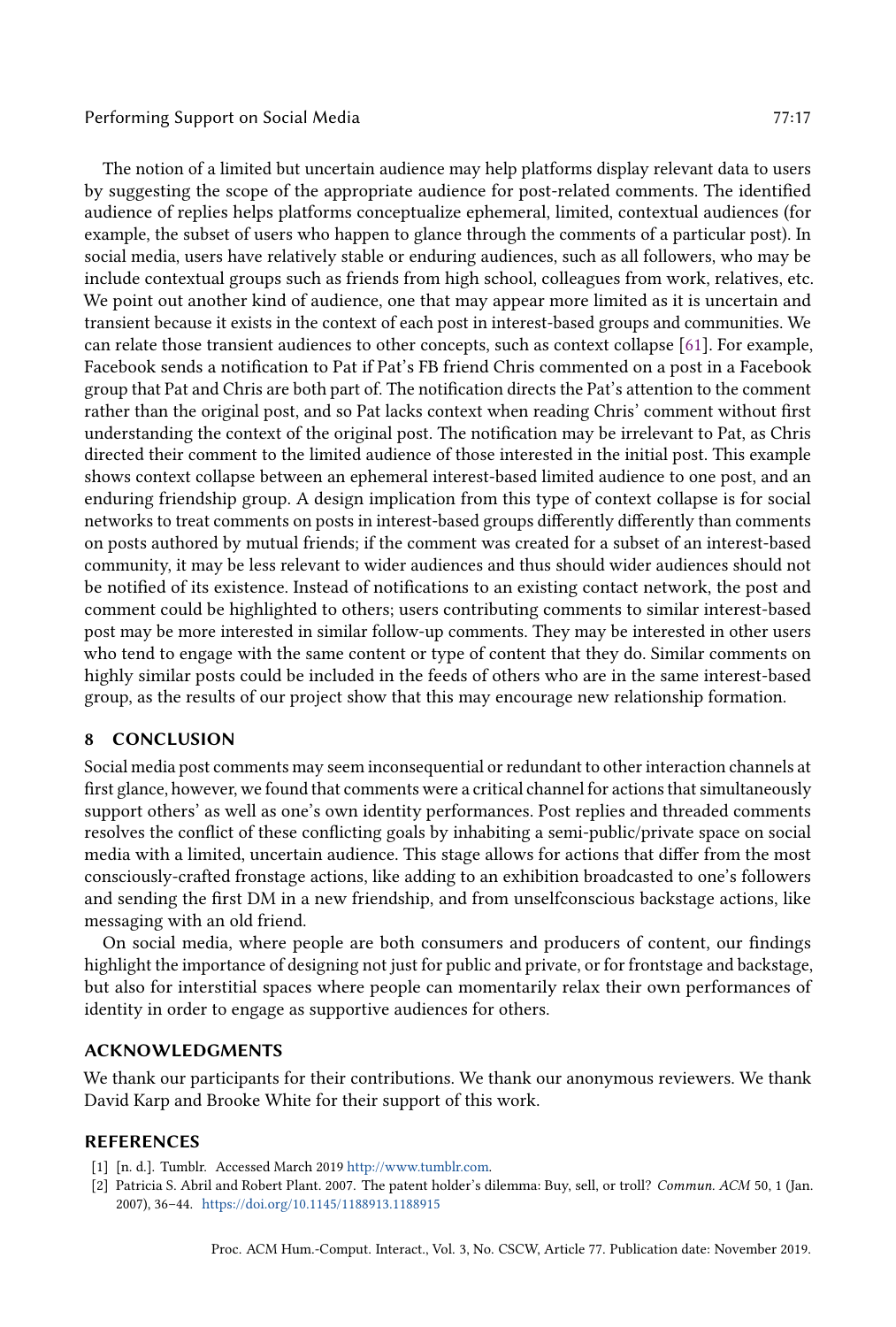- <span id="page-17-1"></span>[3] Nazanin Andalibi and Andrea Forte. 2018. Announcing pregnancy loss on Facebook: A decision-making framework for stigmatized disclosures on identified social network sites. In Proceedings of the 2018 CHI Conference on Human Factors in Computing Systems. ACM, 158.
- <span id="page-17-21"></span>[4] Nazanin Andalibi and Andrea Forte. 2018. Responding to Sensitive Disclosures on Social Media: A Decision-Making Framework. ACM Trans. Comput.-Hum. Interact. 25, 6, Article 31 (Dec. 2018), 29 pages. <https://doi.org/10.1145/3241044>
- <span id="page-17-20"></span>[5] Nazanin Andalibi, Oliver L Haimson, Munmun De Choudhury, and Andrea Forte. 2018. Social support, reciprocity, and anonymity in responses to sexual abuse disclosures on social media. ACM Transactions on Computer-Human Interaction (TOCHI) 25, 5 (2018), 28.
- <span id="page-17-13"></span>[6] Nazanin Andalibi, Oliver L. Haimson, Munmun De Choudhury, and Andrea Forte. 2016. Understanding Social Media Disclosures of Sexual Abuse Through the Lenses of Support Seeking and Anonymity. In Proceedings of the 2016 CHI Conference on Human Factors in Computing Systems (CHI '16). ACM, New York, NY, USA, 3906–3918. <https://doi.org/10.1145/2858036.2858096>
- <span id="page-17-12"></span>[7] Nazanin Andalibi, Pinar Ozturk, and Andrea Forte. 2017. Sensitive Self-disclosures, Responses, and Social Support on Instagram: the case of #depression.. In Proceedings of the ACM Conference on Computer Supported Cooperative Work & Social Computing (CSCW '17). ACM, New York, NY, USA.
- <span id="page-17-9"></span>[8] Vladimir Barash, Nicolas Ducheneaut, Ellen Isaacs, and Victoria Bellotti. 2010. Faceplant: Impression (mis) management in Facebook status updates. Fourth international AAAI conference on Weblogs and social media. (May 2010).
- <span id="page-17-19"></span>[9] Adam Barth, Anupam Datta, John C Mitchell, and Helen Nissenbaum. 2006. Privacy and contextual integrity: Framework and applications. In 2006 IEEE Symposium on Security and Privacy (S&P'06). IEEE, 15-pp.
- <span id="page-17-10"></span>[10] Natalya N. Bazarova. 2012. Public Intimacy: Disclosure Interpretation and Social Judgments on Facebook. Journal of Communication 62, 5 (08 2012), 815–832. <https://doi.org/10.1111/j.1460-2466.2012.01664.x>
- <span id="page-17-7"></span>[11] Natalya N. Bazarova, Jessie G. Taft, Yoon Hyung Choi, and Dan Cosley. 2013. Managing Impressions and Relationships on Facebook: Self-Presentational and Relational Concerns Revealed Through the Analysis of Language Style. Journal of Language and Social Psychology 32, 2 (2013), 121–141. <https://doi.org/10.1177/0261927X12456384>
- <span id="page-17-0"></span>[12] Jens Binder, Andrew Howes, and Alistair Sutcliffe. 2009. The problem of conflicting social spheres: effects of network structure on experienced tension in social network sites. In Proceedings of the SIGCHI conference on human factors in computing systems. ACM, 965–974.
- <span id="page-17-16"></span>[13] Lindsay Blackwell, Emma Gardiner, and Sarita Schoenebeck. 2016. Managing expectations: Technology tensions among parents and teens. In Proceedings of the 19th ACM Conference on Computer-Supported Cooperative Work & Social Computing. ACM, 1390–1401.
- <span id="page-17-18"></span>[14] Virginia Braun and Victoria Clarke. 2006. Using thematic analysis in psychology. Qualitative research in psychology 3, 2 (2006), 77–101.
- <span id="page-17-4"></span>[15] Bringbackreplies. 2016. Bring Back Replies Please! We want our community back! (January 2016). [https:](https://bringbackreplies.tumblr.com/tagged/bring-back-replies) [//bringbackreplies.tumblr.com/tagged/bring-back-replies.](https://bringbackreplies.tumblr.com/tagged/bring-back-replies)
- <span id="page-17-22"></span>[16] David Buckingham. 2008. Introducing identity. Youth, identity, and digital media 1 (2008).
- <span id="page-17-15"></span>[17] Caleb T. Carr, D. Yvette Wohn, and Rebecca A. Hayes. 2016. As social support: Relational closeness, automaticity, and interpreting social support from paralinguistic digital affordances in social media. Computers in Human Behavior 62 (2016), 385 – 393. <https://doi.org/10.1016/j.chb.2016.03.087>
- <span id="page-17-5"></span>[18] Justin Cheng, Michael Bernstein, Cristian Danescu-Niculescu-Mizil, and Jure Leskovec. 2017. Anyone Can Become a Troll: Causes of Trolling Behavior in Online Discussions. In Proceedings of the 2017 ACM Conference on Computer Supported Cooperative Work and Social Computing (CSCW '17). ACM, New York, NY, USA, 1217–1230. [https://doi.org/](https://doi.org/10.1145/2998181.2998213) [10.1145/2998181.2998213](https://doi.org/10.1145/2998181.2998213)
- <span id="page-17-3"></span>[19] Alexander Cho. 2015. Queer reverb: Tumblr, affect, time. Networked affect (2015), 43–58.
- <span id="page-17-6"></span>[20] John Augustine Daly and John M Wiemann. 1994. Strategic interpersonal communication. Routledge.
- <span id="page-17-11"></span>[21] Michael A DeVito, Jeremy Birnholtz, and Jeffery T Hancock. 2017. Platforms, people, and perception: Using affordances to understand self-presentation on social media. In Proceedings of the 2017 ACM Conference on Computer Supported Cooperative Work and Social Computing. ACM, 740–754.
- <span id="page-17-8"></span>[22] Judith Donath. 2007. Signals in Social Supernets. Journal of Computer-Mediated Communication 13, 1 (10 2007), 231–251. <https://doi.org/10.1111/j.1083-6101.2007.00394.x>
- <span id="page-17-17"></span>[23] Maeve Duggan. 2015. Demographics of Tumblr. [https://www.pewinternet.org/2015/08/19/](https://www.pewinternet.org/2015/08/19/mobile-messaging-and-social-media-2015/2015-08-19_social-media-update_05/) [mobile-messaging-and-social-media-2015/2015-08-19\\_social-media-update\\_05/.](https://www.pewinternet.org/2015/08/19/mobile-messaging-and-social-media-2015/2015-08-19_social-media-update_05/)
- <span id="page-17-2"></span>[24] Brianna Dym and Casey Fiesler. 2018. Vulnerable and Online: Fandom's Case for Stronger Privacy Norms and Tools. In Companion of the 2018 ACM Conference on Computer Supported Cooperative Work and Social Computing (CSCW '18). ACM, New York, NY, USA, 329–332. <https://doi.org/10.1145/3272973.3274089>
- <span id="page-17-14"></span>[25] Nicole Ellison, Rebecca Heino, and Jennifer Gibbs. 2006. Managing Impressions Online: Self-Presentation Processes in the Online Dating Environment. Journal of Computer-Mediated Communication 11, 2 (2006), 415-441. [https:](https://doi.org/10.1111/j.1083-6101.2006.00020.x) [//doi.org/10.1111/j.1083-6101.2006.00020.x](https://doi.org/10.1111/j.1083-6101.2006.00020.x)

Proc. ACM Hum.-Comput. Interact., Vol. 3, No. CSCW, Article 77. Publication date: November 2019.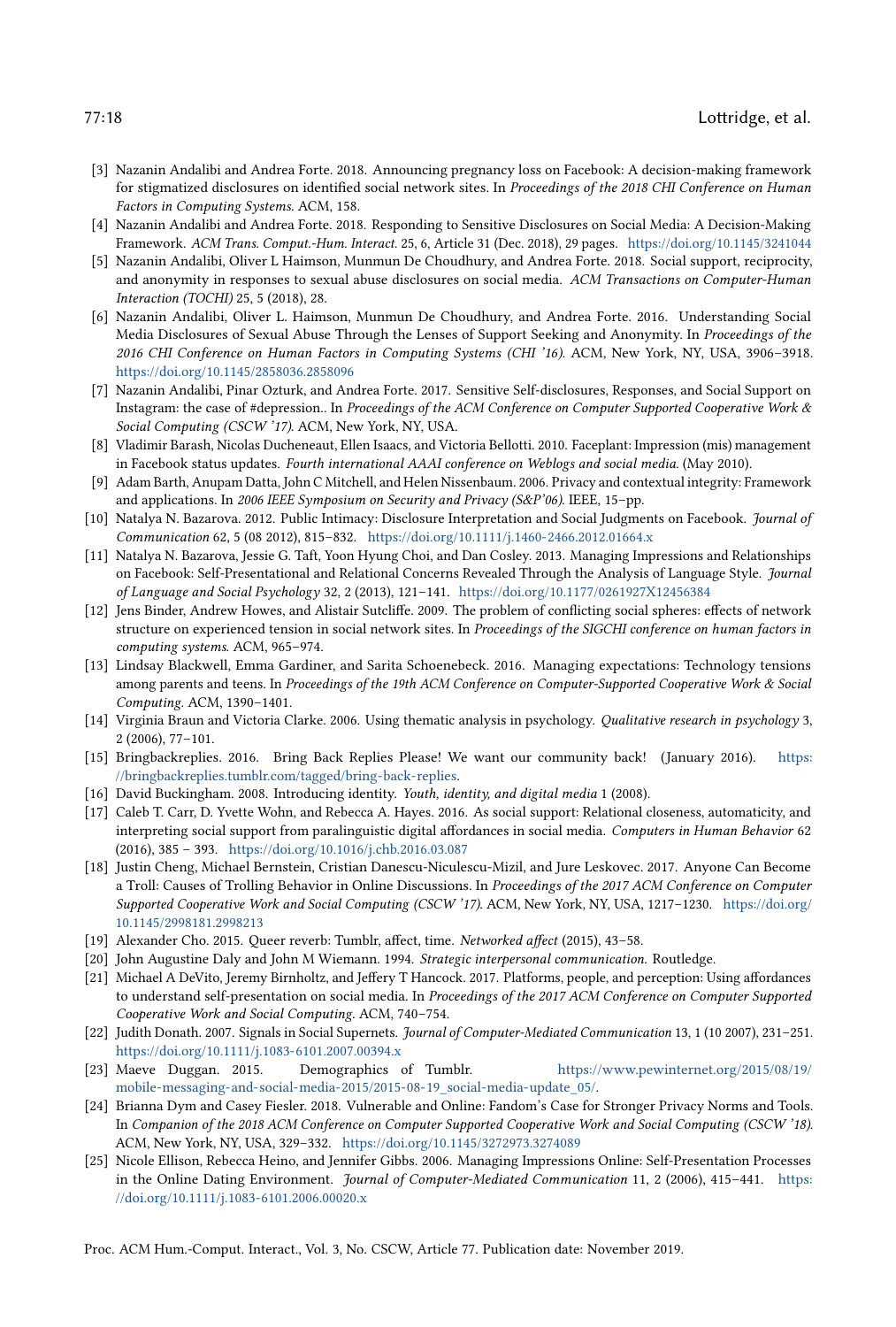- <span id="page-18-9"></span>[26] Nicole Ellison, Rebecca Heino, and Jennifer Gibbs. 2017. Managing Impressions Online: Self-Presentation Processes in the Online Dating Environment. Journal of Computer-Mediated Communication 11, 2 (07 2017), 415–441. [https:](https://doi.org/10.1111/j.1083-6101.2006.00020.x) [//doi.org/10.1111/j.1083-6101.2006.00020.x](https://doi.org/10.1111/j.1083-6101.2006.00020.x)
- <span id="page-18-1"></span>[27] Nicole B Ellison, Jessica Vitak, Rebecca Gray, and Cliff Lampe. 2014. Cultivating social resources on social network sites: Facebook relationship maintenance behaviors and their role in social capital processes. Journal of Computer-Mediated Communication 19, 4 (2014), 855–870.
- <span id="page-18-8"></span>[28] Nicole B. Ellison, Jessica Vitak, Charles Steinfield, Rebecca Gray, and Cliff Lampe. 2011. Negotiating Privacy Concerns and Social Capital Needs in a Social Media Environment. Springer Berlin Heidelberg, Berlin, Heidelberg, 19–32. [https://doi.org/10.1007/978-3-642-21521-6\\_3](https://doi.org/10.1007/978-3-642-21521-6_3)
- <span id="page-18-21"></span>[29] Dennis R. Falk and Pat Noonan Wagner. 1985. Intimacy of Self-Disclosure and Response Processes as Factors Affecting the Development of Interpersonal Relationships. The Journal of Social Psychology 125, 5 (1985), 557–570. <https://doi.org/10.1080/00224545.1985.9712029>
- <span id="page-18-18"></span>[30] John C Flanagan. 1954. The critical incident technique. Psychological bulletin 51, 4 (1954), 327.
- <span id="page-18-20"></span>[31] Joseph L. Fleiss and Jacob Cohen. 1973. The equivalence of weighted kappa and the intraclass correlation coefficient as measures of reliability. Educational and psychological measurement 33, 3 (1973), 613–619.
- <span id="page-18-0"></span>[32] Michael Freeman. 2015. The Definitive Guide To 'Sliding In Ya DMs Like'. (15 January 2015). [https://www.dailyedge.](https://www.dailyedge.ie/sliding-in-ya-dms-meaning-1911444-Jan2015/) [ie/sliding-in-ya-dms-meaning-1911444-Jan2015/.](https://www.dailyedge.ie/sliding-in-ya-dms-meaning-1911444-Jan2015/)
- <span id="page-18-4"></span>[33] Erving Goffman. 1959. The Presentation of Self in Everyday Life. (1959).
- <span id="page-18-17"></span>[34] Erving Goffmann. 1961. Encounters: two studies in the sociology of interaction. Indianapolis: Bobbs-Marrill (1961).
- <span id="page-18-13"></span>[35] Oliver L. Haimson. 2018. Social Media As Social Transition Machinery. Proc. ACM Hum.-Comput. Interact. 2, CSCW, Article 63 (Nov. 2018), 21 pages. <https://doi.org/10.1145/3274332>
- <span id="page-18-12"></span>[36] Oliver L. Haimson, Jed R. Brubaker, Lynn Dombrowski, and Gillian R. Hayes. 2016. Digital Footprints and Changing Networks During Online Identity Transitions. In Proceedings of the 2016 CHI Conference on Human Factors in Computing Systems (CHI '16). ACM, New York, NY, USA, 2895–2907. <https://doi.org/10.1145/2858036.2858136>
- <span id="page-18-15"></span>[37] Rebecca A. Hayes, Caleb T. Carr, and Donghee Yvette Wohn. 2016. It's the Audience: Differences in Social Support Across Social Media. Social Media + Society 2, 4 (2016), 2056305116678894. <https://doi.org/10.1177/2056305116678894>
- <span id="page-18-14"></span>[38] Rebecca A. Hayes, Caleb T. Carr, and Donghee Yvette Wohn. 2016. One Click, Many Meanings: Interpreting Paralinguistic Digital Affordances in Social Media. Journal of Broadcasting & Electronic Media 60, 1 (2016), 171-187. <https://doi.org/10.1080/08838151.2015.1127248>
- <span id="page-18-22"></span>[39] Sanne Hille and Piet Bakker. 2014. Engaging the Social News User. Journalism Practice 8, 5 (2014), 563-572. [https:](https://doi.org/10.1080/17512786.2014.899758) [//doi.org/10.1080/17512786.2014.899758](https://doi.org/10.1080/17512786.2014.899758)
- <span id="page-18-2"></span>[40] Serena Hillman, Jason Procyk, and Carman Neustaedter. 2014. 'alksjdf; lksfd': Tumblr and the Fandom User Experience. In Proceedings of the 2014 conference on Designing interactive systems. ACM, 775–784.
- <span id="page-18-3"></span>[41] Serena Hillman, Jason Procyk, and Carman Neustaedter. 2014. Tumblr fandoms, community & culture. In Proceedings of the companion publication of the 17th ACM conference on Computer supported cooperative work & social computing. ACM, 285–288.
- <span id="page-18-6"></span>[42] Rachel Hinman, Mirjana Spasojevic, and Pekka Isomursu. 2008. They call it surfing for a reason: identifying mobile internet needs through pc internet deprivation. In CHI'08 extended abstracts on Human factors in computing systems. ACM, 2195–2208.
- <span id="page-18-5"></span>[43] Bernie Hogan. 2010. The presentation of self in the age of social media: Distinguishing performances and exhibitions online. Bulletin of Science, Technology & Society (2010).
- <span id="page-18-11"></span>[44] Nancy A. Van House. 2009. Collocated photo sharing, story-telling, and the performance of self. International Journal of Human-Computer Studies 67, 12 (2009), 1073 – 1086. <https://doi.org/10.1016/j.ijhcs.2009.09.003> Collocated Social Practices Surrounding Photos.
- <span id="page-18-19"></span>[45] Samantha Jaroszewski, Danielle Lottridge, Oliver L. Haimson, and Katie Quehl. 2018. "Genderfluid" or "Attack Helicopter": Responsible HCI Research Practice with Non-binary Gender Variation in Online Communities. In Proceedings of the 2018 CHI Conference on Human Factors in Computing Systems (CHI '18). ACM, New York, NY, USA, Article 307, 15 pages. <https://doi.org/10.1145/3173574.3173881>
- <span id="page-18-10"></span>[46] Hope Jensen Schau and Mary C. Gilly. 2003. We Are What We Post? Self-Presentation in Personal Web Space. Journal of Consumer Research 30, 3 (12 2003), 385–404. <https://doi.org/10.1086/378616>
- <span id="page-18-16"></span>[47] Sanjay Kairam, Joseph'Jofish' Kaye, John Alexis Guerra-Gomez, and David A Shamma. 2016. Snap decisions?: How users, content, and aesthetics interact to shape photo sharing behaviors. In Proceedings of the 2016 CHI Conference on Human Factors in Computing Systems. ACM, 113–124.
- <span id="page-18-7"></span>[48] Jiwon Kang, Daejin Choi, Eunil Park, and Jinyoung Han. 2018. Understanding Influential Comments in Online Conversations. In Companion of the 2018 ACM Conference on Computer Supported Cooperative Work and Social Computing (CSCW '18). ACM, New York, NY, USA, 197–200. <https://doi.org/10.1145/3272973.3274054>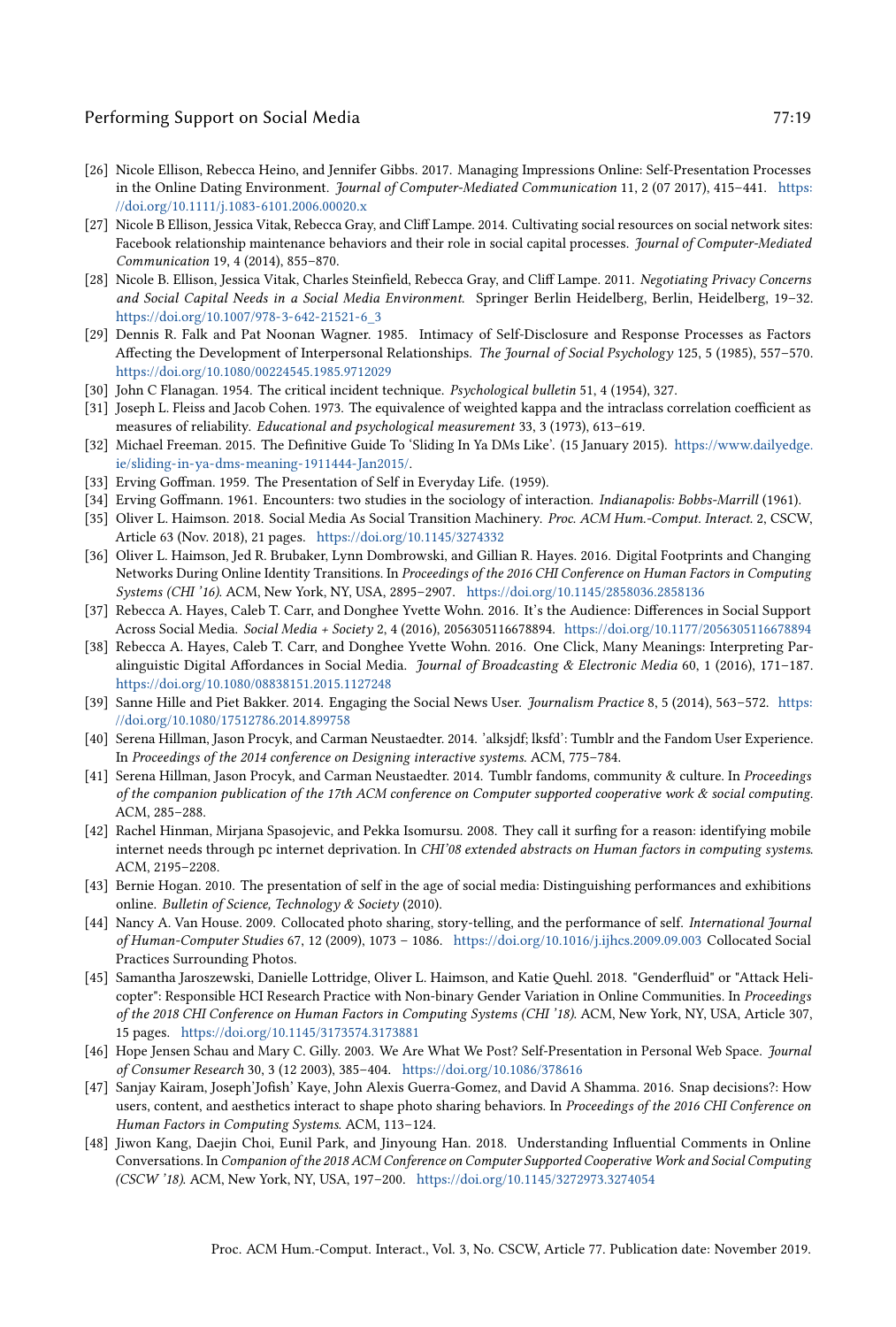- <span id="page-19-11"></span>[49] Lori Kendall. 1998. Meaning and Identity in "Cyberspace": The Performance of Gender, Class, and Race Online. Symbolic Interaction 21, 2 (1998), 129–153. <https://doi.org/10.1525/si.1998.21.2.129>
- <span id="page-19-2"></span>[50] Finola Kerrigan and Andrew Hart. 2016. Theorising digital personhood: a dramaturgical approach. Journal of Marketing Management 32, 17-18 (2016), 1701–1721. <https://doi.org/10.1080/0267257X.2016.1260630>
- <span id="page-19-15"></span>[51] Nicole C Krämer and Stephan Winter. 2008. Impression management 2.0: The relationship of self-esteem, extraversion, self-efficacy, and self-presentation within social networking sites. Journal of Media Psychology 20, 3 (2008), 106-116.
- <span id="page-19-13"></span>[52] Cliff Lampe, Rebecca Gray, Andrew T. Fiore, and Nicole Ellison. 2014. Help is on the Way: Patterns of Responses to Resource Requests on Facebook. In Proceedings of the 17th ACM Conference on Computer Supported Cooperative Work & Social Computing (CSCW '14). ACM, New York, NY, USA, 3–15. <https://doi.org/10.1145/2531602.2531720>
- <span id="page-19-10"></span>[53] Cliff A.C. Lampe, Nicole Ellison, and Charles Steinfield. 2007. A Familiar Face(Book): Profile Elements As Signals in an Online Social Network. In Proceedings of the SIGCHI Conference on Human Factors in Computing Systems (CHI '07). ACM, New York, NY, USA, 435–444. <https://doi.org/10.1145/1240624.1240695>
- <span id="page-19-6"></span>[54] Mark R. Leary and Robin M. Kowalski. 1990. Impression management: A literature review and two-component model. Psychological bulletin 107, 1 (1990), 34–47. <https://doi.org/10.1037/0033-2909.107.1.34>
- <span id="page-19-7"></span>[55] Mark R. Leary and Robin M. Kowalski. 1995. The self-presentation model of social phobia. Organizational behavior and human decision processes (1995), 94–112.
- <span id="page-19-14"></span>[56] Alex Leavitt. 2015. "This is a Throwaway Account": Temporary Technical Identities and Perceptions of Anonymity in a Massive Online Community. In Proceedings of the 18th ACM Conference on Computer Supported Cooperative Work & Social Computing (CSCW '15). ACM, New York, NY, USA, 317–327. <https://doi.org/10.1145/2675133.2675175>
- <span id="page-19-3"></span>[57] Kevin Lewis, Jason Kaufman, and Nicholas Christakis. 2008. The Taste for Privacy: An Analysis of College Student Privacy Settings in an Online Social Network. Journal of Computer-Mediated Communication 14, 1 (2008), 79–100. <https://doi.org/10.1111/j.1083-6101.2008.01432.x>
- <span id="page-19-17"></span>[58] Richard Seyler Ling. 2008. New tech, new ties. MIT press Cambridge, MA.
- <span id="page-19-0"></span>[59] Eden Litt. 2012. Knock, knock. Who's there? The imagined audience. Journal of Broadcasting & Electronic Media 56, 3 (2012), 330–345.
- <span id="page-19-8"></span>[60] Hugo Liu. 2007. Social Network Profiles as Taste Performances. Journal of Computer-Mediated Communication 13, 1 (2007), 252–275. <https://doi.org/10.1111/j.1083-6101.2007.00395.x>
- <span id="page-19-1"></span>[61] Alice E Marwick and danah boyd. 2011. I tweet honestly, I tweet passionately: Twitter users, context collapse, and the imagined audience. New media & society 13, 1 (2011), 114–133.
- <span id="page-19-16"></span>[62] Joshua Meyrowitz. 1986. No sense of place: The impact of electronic media on social behavior. Oxford University Press.
- <span id="page-19-18"></span>[63] Megan A Moreno, Norman C Fost, and Dimitri A Christakis. 2008. Research ethics in the MySpace era. Pediatrics 121, 1 (2008), 157–161.
- <span id="page-19-21"></span>[64] Karen Nairn, Keely Blanch, and Susan Sandretto. 2014. Facebook in the classroom: Blended audiences and multiple front-stages. International Journal of Social Media and Interactive Learning Environments (2014).
- <span id="page-19-19"></span>[65] Jessica A. Pater, Moon K. Kim, Elizabeth D. Mynatt, and Casey Fiesler. 2016. Characterizations of Online Harassment: Comparing Policies Across Social Media Platforms. In Proceedings of the 19th International Conference on Supporting Group Work (GROUP '16). ACM, New York, NY, USA, 369–374. <https://doi.org/10.1145/2957276.2957297>
- <span id="page-19-5"></span>[66] Sarah Perez. 2016. Tumblr brings back Replies, revamps Notes to encourage more conversations on its service. (28 March 2016). [http://tcrn.ch/2cPsx6f.](http://tcrn.ch/2cPsx6f)
- <span id="page-19-4"></span>[67] Anders Persson. 2012. Front-and backstage in social media. Language, Discourse & Society 1, 2 (2012), 11–31.
- <span id="page-19-9"></span>[68] Leonard Reinecke and Sabine Trepte. 2014. Authenticity and well-being on social network sites: A two-wave longitudinal study on the effects of online authenticity and the positivity bias in SNS communication. Computers in Human Behavior 30 (2014), 95 – 102. <https://doi.org/10.1016/j.chb.2013.07.030>
- <span id="page-19-24"></span>[69] Rem Rieder. 2010. No comment: it's time for news sites to stop allowing anonymous online comments. American journalism review 32, 2 (2010), 2–3.
- <span id="page-19-22"></span>[70] Ian Rowe. 2015. Civility 2.0: A comparative analysis of incivility in online political discussion. Information, Communication & Society 18, 2 (2015), 121–138.
- <span id="page-19-23"></span>[71] Arthur D Santana. 2014. Virtuous or vitriolic: The effect of anonymity on civility in online newspaper reader comment boards. Journalism Practice 8, 1 (2014), 18–33.
- <span id="page-19-20"></span>[72] Benjamin Saunders, Julius Sim, Tom Kingstone, Shula Baker, Jackie Waterfield, Bernadette Bartlam, Heather Burroughs, and Clare Jinks. 2018. Saturation in qualitative research: exploring its conceptualization and operationalization. Quality & quantity 52, 4 (2018), 1893–1907.
- <span id="page-19-12"></span>[73] Sarita Schoenebeck, Nicole B Ellison, Lindsay Blackwell, Joseph B Bayer, and Emily B Falk. 2016. Playful backstalking and serious impression management: How young adults reflect on their past identities on Facebook. In Proceedings of the 19th ACM conference on computer-supported cooperative work & social computing. ACM, 1475–1487.
- <span id="page-19-25"></span>[74] Natasha Dow Schüll. 2014. Addiction by design: Machine gambling in Las Vegas. Princeton University Press.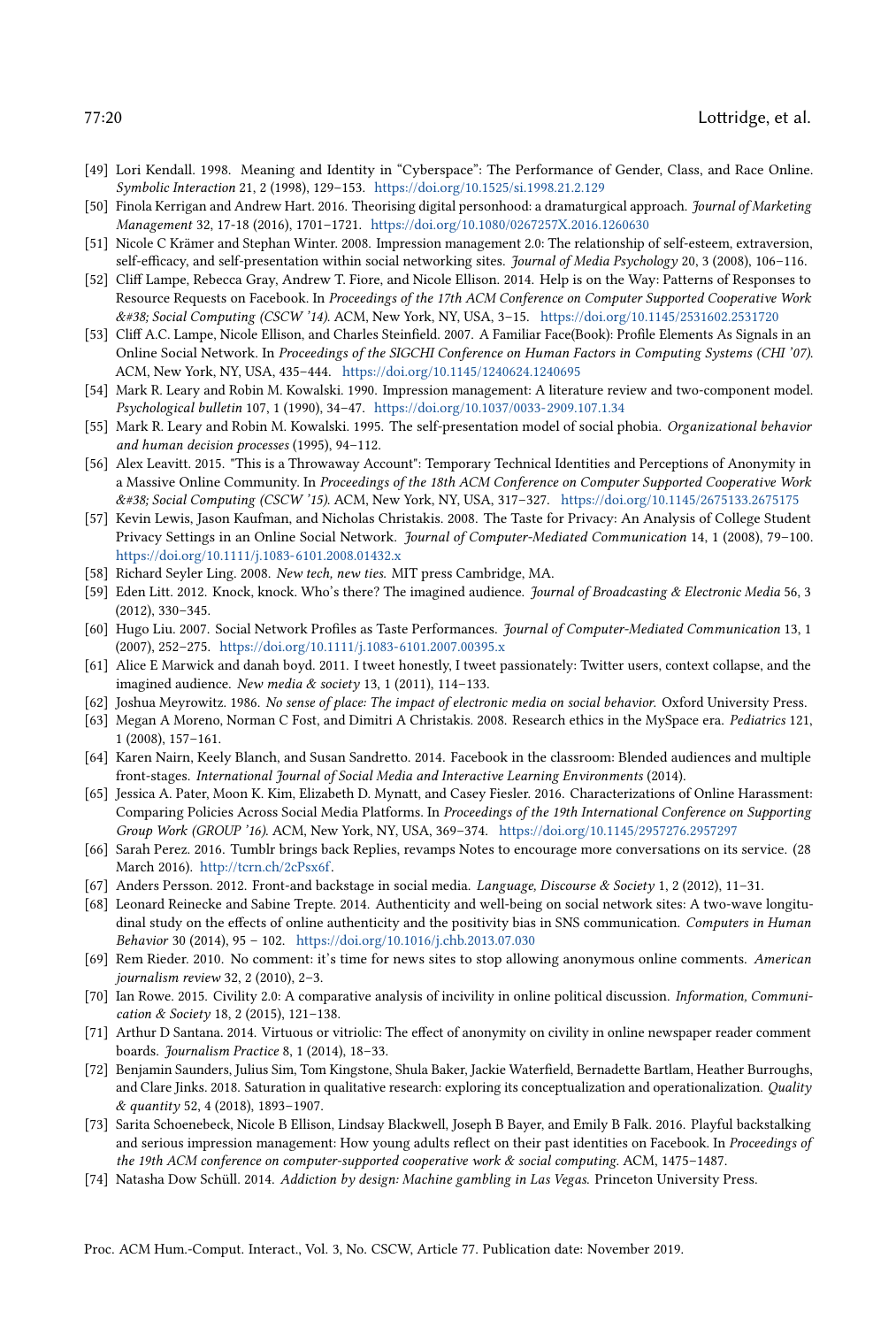# Performing Support on Social Media 77:21 and 77:21

- <span id="page-20-4"></span>[75] Jane Siegel, Vitaly Dubrovsky, Sara Kiesler, and Timothy W. McGuire. 1986. Group processes in computer-mediated communication. Social phobia: Diagnosis, assessment, and treatment 27, 2 (1986), 157–187.
- <span id="page-20-3"></span>[76] Aaron Smith and Monica Anderson. 2018. Social Media Use in 2018. (1 March 2018). [https://www.pewinternet.org/](https://www.pewinternet.org/2018/03/01/social-media-use-in-2018/) [2018/03/01/social-media-use-in-2018/.](https://www.pewinternet.org/2018/03/01/social-media-use-in-2018/)
- <span id="page-20-14"></span>[77] Cooper Smith. 2013. Tumblr Offers Advertisers A Major Advantage: Young Users, Who Spend Tons Of Time On The Site. [https://www.businessinsider.com.au/tumblr-and-social-media-demographics-2013-12.](https://www.businessinsider.com.au/tumblr-and-social-media-demographics-2013-12)
- <span id="page-20-0"></span>[78] Tumblr Staff. 2015. Pardon our dust. (October 2015). [https://support.tumblr.com/post/131951272032/](https://support.tumblr.com/post/131951272032/pardon-our-dust-hey-you-know-the-reply-feature) [pardon-our-dust-hey-you-know-the-reply-feature.](https://support.tumblr.com/post/131951272032/pardon-our-dust-hey-you-know-the-reply-feature)
- <span id="page-20-12"></span>[79] Tumblr Staff. 2015. You asked for it. Here it comes. Messaging. (November 2015). [https://staff.tumblr.com/post/](https://staff.tumblr.com/post/132943903090/you-asked-for-it-here-it-comes-messaging-real) [132943903090/you-asked-for-it-here-it-comes-messaging-real.](https://staff.tumblr.com/post/132943903090/you-asked-for-it-here-it-comes-messaging-real)
- <span id="page-20-1"></span>[80] Tumblr Staff. 2016. Holy moly, replies are back. (March 2016). [https://staff.tumblr.com/post/141845074600/](https://staff.tumblr.com/post/141845074600/i-like-replies-and-i-cannot-lie) [i-like-replies-and-i-cannot-lie.](https://staff.tumblr.com/post/141845074600/i-like-replies-and-i-cannot-lie)
- <span id="page-20-13"></span>[81] Tumblr Staff. 2019. Untitled. (14 March 2019). [https://staff.tumblr.com/post/183452504885/](https://staff.tumblr.com/post/183452504885/psst-the-post-text-block-limit-has-been-bumped) [psst-the-post-text-block-limit-has-been-bumped.](https://staff.tumblr.com/post/183452504885/psst-the-post-text-block-limit-has-been-bumped)
- <span id="page-20-11"></span>[82] Unwrapping Tumblr. 2014. tumblr. reply guide. Accessed March 2019. [https://unwrapping.tumblr.com/post/](https://unwrapping.tumblr.com/post/83257348902/tumblr-reply-guide-replies) [83257348902/tumblr-reply-guide-replies.](https://unwrapping.tumblr.com/post/83257348902/tumblr-reply-guide-replies)
- <span id="page-20-15"></span>[83] Cathy Urquhart. 2012. Grounded theory for qualitative research: A practical guide. Sage.
- <span id="page-20-7"></span>[84] Amy Voida and Elizabeth D. Mynatt. 2005. Six Themes of the Communicative Appropriation of Photographic Images. In Proceedings of the SIGCHI Conference on Human Factors in Computing Systems (CHI '05). ACM, New York, NY, USA, 171–180. <https://doi.org/10.1145/1054972.1054997>
- <span id="page-20-5"></span>[85] Joseph B. Walther. 1996. Computer-Mediated Communication: Impersonal, Interpersonal, and Hyperpersonal Interaction. Communication Research 23, 1 (1996), 3–43. <https://doi.org/10.1177/009365096023001001>
- <span id="page-20-8"></span>[86] Joseph B Walther. 2007. Selective self-presentation in computer-mediated communication: Hyperpersonal dimensions of technology, language, and cognition. Computers in Human Behavior 23, 5 (2007), 2538 – 2557. [https://doi.org/10.](https://doi.org/10.1016/j.chb.2006.05.002) [1016/j.chb.2006.05.002](https://doi.org/10.1016/j.chb.2006.05.002)
- <span id="page-20-6"></span>[87] Joseph B. Walther, Brandon Van Der Heide, Sang-Yeon Kim, David Westerman, and Stephanie Tom Tong. 2008. The Role of Friends' Appearance and Behavior on Evaluations of Individuals on Facebook: Are We Known by the Company We Keep? Human Communication Research 34, 1 (2008), 28–49. <https://doi.org/10.1111/j.1468-2958.2007.00312.x> arXiv[:https://onlinelibrary.wiley.com/doi/pdf/10.1111/j.1468-2958.2007.00312.x](http://arxiv.org/abs/https://onlinelibrary.wiley.com/doi/pdf/10.1111/j.1468-2958.2007.00312.x)
- <span id="page-20-10"></span>[88] Samuel M. Wilson and Leighton C. Peterson. 2002. The Anthropology of Online Communities. Annual Review of Anthropology 31, 1 (2002), 449–467. <https://doi.org/10.1146/annurev.anthro.31.040402.085436>
- <span id="page-20-9"></span>[89] Donghee Yvette Wohn, Caleb T Carr, and Rebecca A Hayes. 2016. How affective is a "Like"?: The effect of paralinguistic digital affordances on perceived social support. Cyberpsychology, Behavior, and Social Networking 19, 9 (2016), 562-566.
- <span id="page-20-2"></span>[90] Xuan Zhao, Niloufar Salehi, Sasha Naranjit, Sara Alwaalan, Stephen Voida, and Dan Cosley. 2013. The many faces of Facebook: Experiencing social media as performance, exhibition, and personal archive. In Proceedings of the SIGCHI conference on human factors in computing systems. ACM, 1–10.

## A APPENDIX: SURVEY

The following is a selection of survey questions, not including invitation to participate in future studies.

- (1) How old are you?
- (2) What is your gender?
- (3) Do you work in any of the following fields? (Select all that apply.)
	- Social media content, strategy, or management
	- Hardware technology company
	- Company involved in internet-related software
	- An internet, dot.com or mobile app company
	- A mobile phone or services provider
	- None of the above
- (4) Do you create any of the following type of content to be shared online? (Select all that apply.)
	- Writing
	- Photos
	- Gifs